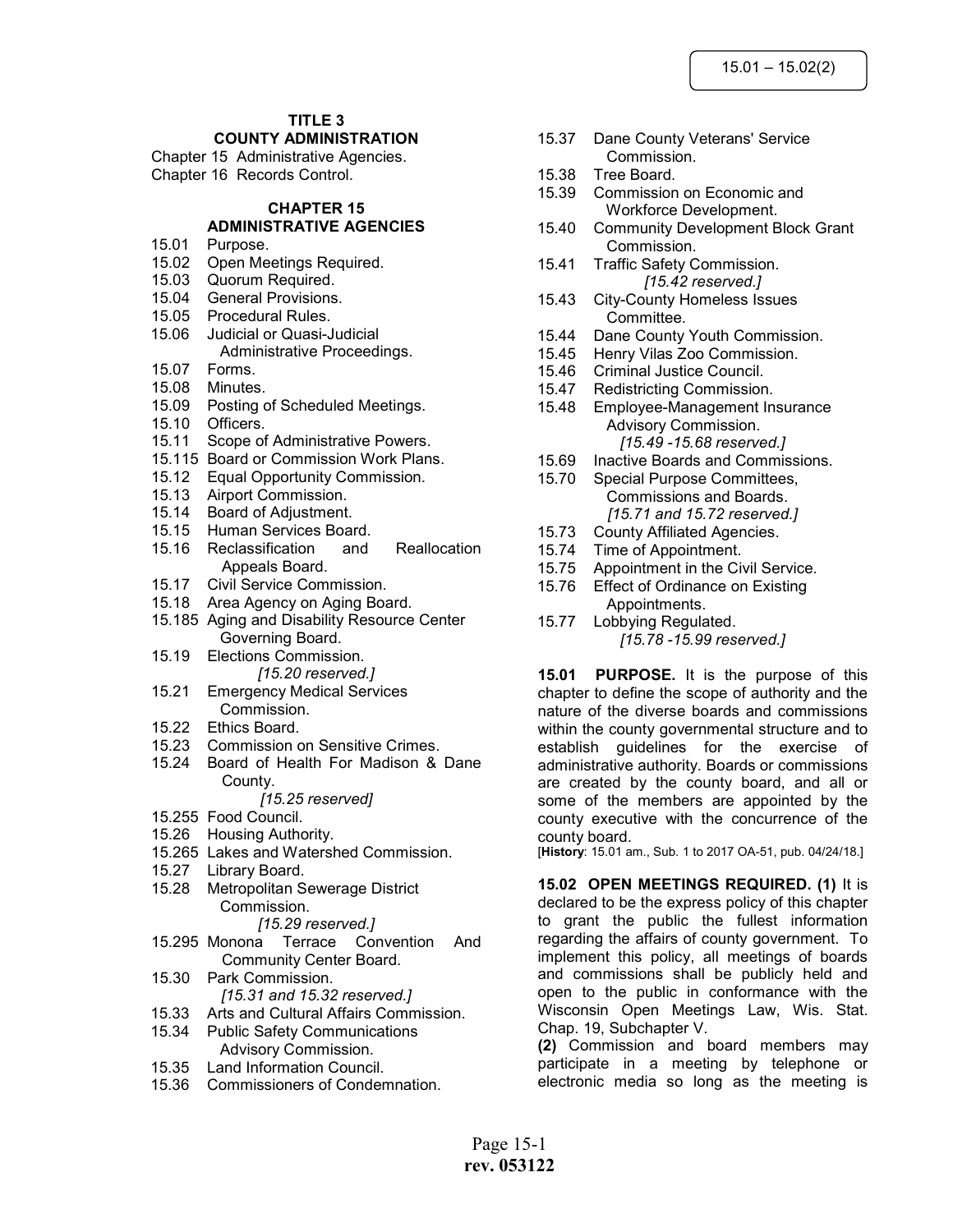conducted in conformance with the Wisconsin Open Meetings Law.

[History: 15.02 am., Sub. 1 to 2017 OA-51, pub. 04/24/18; (2) cr., 2019 OA-38, pub. 03/26/20.]

15.03 QUORUM REQUIRED. No action of a board or commission shall have any force or effect unless such action was taken by a quorum of its members. Unless otherwise specified by law, a quorum shall mean the majority of the duly appointed and qualified membership of the board or commission. The fact that one or more members abstain from voting on a particular question shall not void an otherwise legitimate quorum.

[History: 15.03 am., Sub. 1 to 2017 OA-51, pub. 04/24/18.]

#### 15.04 GENERAL PROVISIONS.

(1) A board or commission may use information, conferences and consultations as a means of obtaining information and viewpoints and the advice of interested persons.

(2)(a) All subcommittees in existence as of the effective date of this ordinance shall be dissolved on December 31, 2017 unless continuation is approved by resolution adopted by the County Board and approved by the County Executive.

(b) Unless the resolution authorizing a subcommittee specifies a sunset date for the subcommittee, each subcommittee shall be dissolved unless reauthorized by resolution by December 31<sup>st</sup> of the year following its most recent authorization.

(3) Nothing in this section shall be construed to authorize the agencies to enter into consultation contracts involving the expenditure of funds without the approval of the county board.

(4) Unless otherwise authorized by law, the county executive shall appoint all members to commissions and boards. Commissions and boards shall comply with the procedural requirements specified in this ordinance.

(5) For all boards and commissions the terms of members shall be established as hereafter provided:

(a) Unless otherwise required by law, citizen members shall serve staggered three year terms which shall end on the third Tuesday in April or as soon thereafter as a successor is appointed and qualified.

(b) The terms of county supervisor members shall be:

1. Two (2) years in length and shall coincide with their term of election, thus ending on the third Tuesday in April, if the terms of citizen members on the particular board or commission are three (3) years or less in length; or

2. The same number of years in length as the term of citizen members if such citizen member terms are four (4) years or longer. In the event of a term of four years or longer for county supervisor members, the completion of the term of such county supervisor member shall be contingent upon remaining a duly elected county supervisor.

(c) Unless otherwise prohibited by law, the term of any member of a board or commission whose membership is based on his or her status as a county board supervisor, shall automatically terminate as of the date on which he or she no longer holds the office of county board supervisor. This provision is not subject to subsection (2) of this section.

(d) Unless otherwise prohibited by law, the term of any member of a board or commission whose membership is based on his or her status as an official of a city, village or town shall automatically terminate as of the date on which he or she no longer holds the referenced municipal office or position. This provision is not subject to subsection (2) of this section.

(e) In any event, the term of a board or commission member shall continue until a successor is duly appointed and qualified.

(f) All appointments to fill vacancies occurring within a term shall be for the remainder of the unexpired term.

(6) Members of a board or commission who fail to attend three consecutive meetings without good and sufficient reason, shall be removed at the discretion of the Dane County Executive. The board or commission chair shall notify the County Executive if a member is subject to removal under this subsection.

(7)(a) To the extent permitted by law, all nonsupervisor members of boards or commissions organized under this chapter shall be compensated at the same per diem rate as is paid to county board supervisors for each day an agency meeting is attended, to a maximum of sixty (60) meetings per year for any one agency.

(8) Per diems shall not be authorized in the following instances:

(a) For any elected official of any city, village or town who serves on an administrative agency in an official capacity as a representative of his or her municipality;

(b) For county personnel, other than supervisors, except that the county employee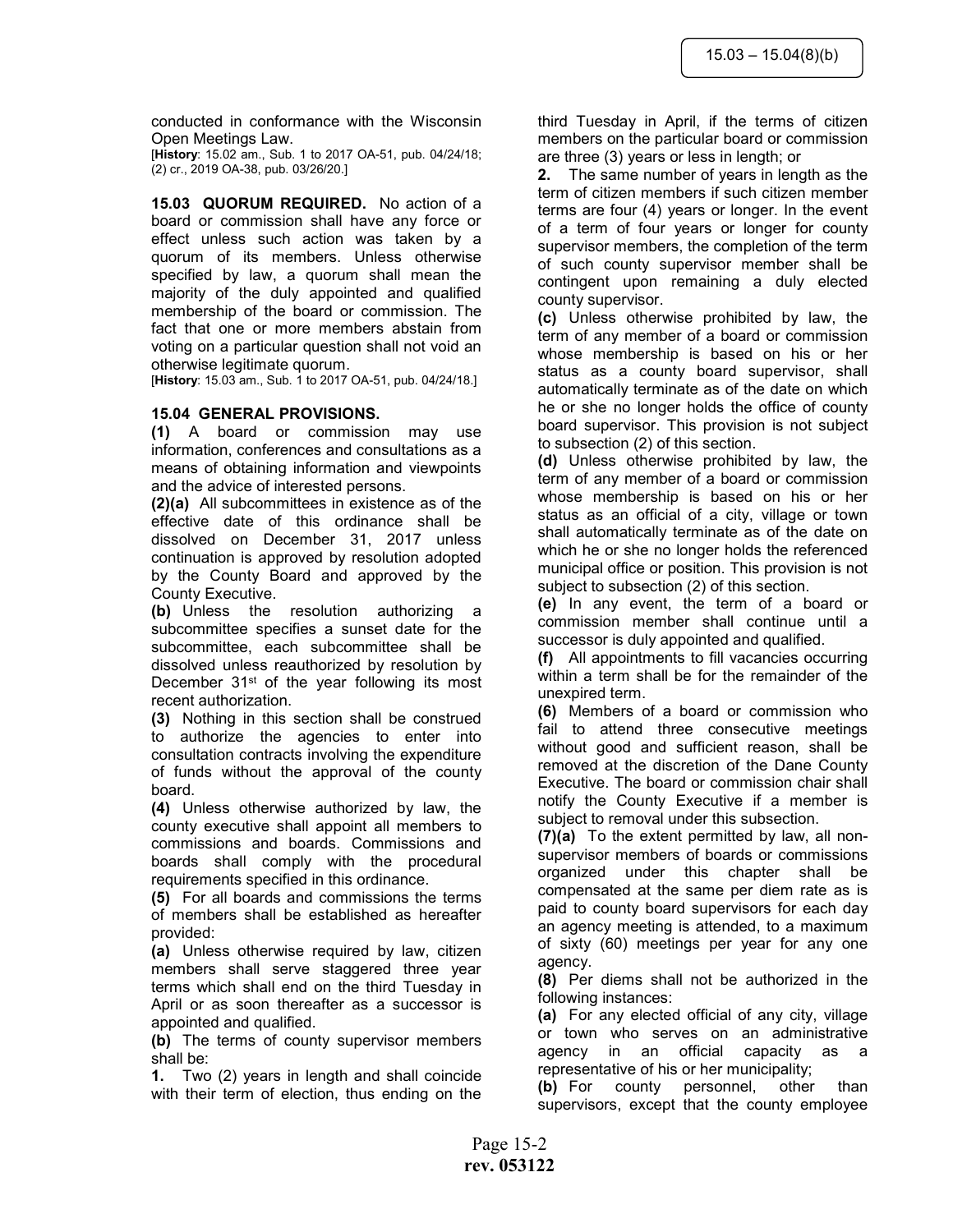member of the equal opportunity commission shall be compensated as are other commission members for attending meetings occurring at times when the employee-member is not in pay status.

(9) Any member of a board or commission claiming meeting payments or expenses, or both, shall submit a completed claim form to the controller before payment is made. The controller is hereby authorized to return to any claimant any incomplete, inaccurate or illegible claim and no meeting payments or expenses shall be paid until the claim is completed according to the requirements of the claim form. Except no claim shall be paid without finance committee approval if submitted more than 45 days after the month in which the meeting occurred.

(10) Unless otherwise expressly provided, members of boards and commissions shall receive mileage reimbursement for attending meetings equal to that paid county officials and employees.

[History: 15.04 am., Sub. 1 to 2016 OA-73, pub. 06/28/17; (1) and (2) am.,  $(4) - (10)$  cr., Sub. 1 to 2017 OA-51, pub. 04/24/18.]

15.05 PROCEDURAL RULES. Unless otherwise required by statute, boards and commissions will follow county board procedural rules in Chapter 7. All questions not covered by county board rules shall be governed by the most recent edition of Robert's Rules of Order.

[History: 15.05 am., Sub. 1 to 2017 OA-51, pub. 04/24/18.]

15.06 JUDICIAL OR QUASI-JUDICIAL ADMINISTRATIVE PROCEEDINGS. (1) This section applies in every case where the board or commission decision is required by law to be made on the record after notice and an opportunity for an agency hearing.

(2) All such interested persons, as determined by the board or commission itself (subject to any applicable law, court ruling or board order), shall be given notice and an opportunity to be heard in any judicial or quasi-judicial proceeding either in person or by an attorney of the person's choice.

(a) The notice, unless personal service is required by law, shall be served by certified mail and shall include:

1. A statement of the time, place and nature of the hearing;

2. A statement of the legal authority and jurisdiction under which the hearing is to be held;

3. A reference to the particular sections of the statutes and ordinances involved; and

4. A short, plain statement of the matters asserted by the proponent of this action which is to be decided in the proceeding.

(b) Opportunity shall be afforded all parties to respond and present evidence and argument on all issues involved.

(c) Unless otherwise precluded by law, informal disposition may be made of any contested case by stipulation, agreed settlement, consent order or default.

(d) The record of a judicial or quasi-judicial proceeding shall contain:

1. All pleadings, motions and intermediate rulings;

2. All evidence received or considered by the board or commission;

3. A statement of any matters officially noticed;

4. All questions and offers of proof, objections and rulings thereon;

5. All proposed findings and exceptions;

6. All decisions, opinions and reports by the officer or board or commission presiding at the hearing;

7. All staff memoranda and data submitted to the hearing officer or members of the board or commission in connection with their consideration of the case.

(e) Oral proceedings or any part thereof shall be transcribed at the request of any interested person. The cost of transcription shall be borne equally among the parties involved in the proceedings.

(f) Findings of fact shall be based exclusively on the evidence presented at the proceedings and on matters officially noticed.

(3) In all judicial or quasi-judicial proceedings, the following rules of evidence shall apply:

(a) Irrelevant, immaterial or unduly repetitious evidence shall be excluded;

(b) Hearsay evidence shall not be accepted unless direct evidence is not available and the hearsay evidence is otherwise reliable;

(c) Rules of privilege recognized by law shall be respected;

(d) Documentary evidence may be received in the form of copies of excerpts if the original is not available; and

(e) Notice may be taken of officially cognizable facts.

(4) A final decision of an a board or commission shall be in writing or stated on the record. All final decisions shall include findings of fact and conclusions of law, separately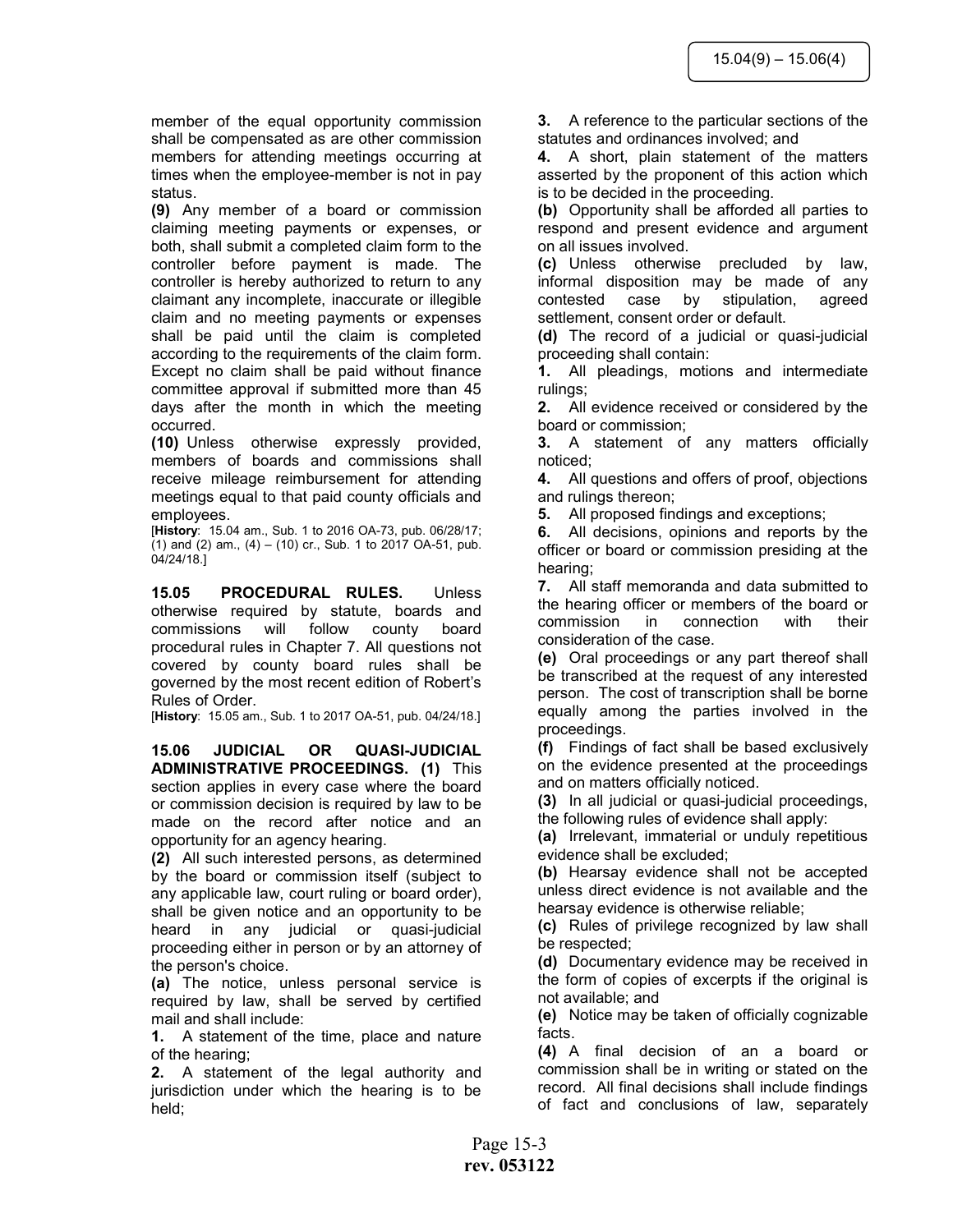stated. Interested parties shall be notified either personally or by certified mail of any decision or order. Upon request such notification shall include a copy of the decision or order.

(5) In any contested judicial or quasi-judicial proceedings, members or employees of the board or commission to render the decision or to make findings of fact and conclusions of law shall not communicate directly or indirectly with any party to the proceedings on any matter relating to the proceedings except upon notice and opportunity for all parties to participate.

(6) Any interested person who has exhausted all administrative remedies available within a board or commission and who is aggrieved by a final decision in a contested case is entitled to judicial review of the agency's decision by filing a petition for a writ of certiorari in accordance with section 252.04 of the Wisconsin Statutes within 30 days after the decision has been served.

[History:  $(1)$ ,  $(2)$ ,  $(4) - (6)$  am., Sub. 1 to 2017 OA-51, pub. 04/24/18.]

15.07 FORMS. Boards or commissions may prepare and utilize any forms which are necessary or desirable to the accomplishment of the objectives of the body and may require any person to utilize such forms as a prerequisite to initiating action by the body. [History: 15.07 am., Sub. 1 to 2017 OA-51, pub. 04/24/18.]

15.08 MINUTES. Minutes of all meetings of boards and commissions shall be kept by staff. [History: 15.08 am., Sub. 1 to 2017 OA-51, pub. 04/24/18.]

#### 15.09 POSTING OF SCHEDULED MEETINGS.

(1) A copy of the agenda, including the time and place of the meeting and of the matters to be discussed, shall be given to the County Clerk by noon on the Friday prior to the week in which the meeting will occur for posting on the bulletin board in his or her office and such other place(s) in the City-County Building which provide prompt and sufficient notice to the public as soon as possible after scheduling. In the event that exceptional circumstances prevent a meeting from being posted by noon on Friday before the meeting is to occur, the agenda must be posted no less than 24 hours prior to the meeting and the County Clerk should be alerted immediately.

(2) No committee may take action on any item which has not been posted with the agenda as specified in subsection (6) hereof (24 hours notice) unless:

(a) A delay to comply with the provisions of subsection (6) hereof would result in needless expense to Dane County, would endanger health or safety or would render any action of the committee meaningless, and

(b) There can be demonstrated a good faith effort to provide as much notice as possible to the public and the news media of the consideration of the item to be added to the agenda, and

(c) The special consideration is not an attempt to avoid the provisions of the Dane County Board rules, and

(d) Notice of the special consideration has been posted with the committee agenda for at least two hours as required by sec. 19.84(2), Wis. Stats.

(3) The minutes of any meeting during which an item receives such special consideration shall indicate that the consideration was an addition to the posted agenda and that the minimum posting requirements have been met.

(4) The procedures in this rule shall apply to meetings called under emergency situations insofar as practicable. In no case may an emergency meeting be held without at least a two hour notification and an attempt to inform the news media of the time, place and subject matter to be considered.

(5) Members constituting at least one less than a majority of the committee may call a meeting of the committee or place a particular item on the agenda if, after a request to do so, the chairperson fails or refuses to call a meeting or place any particular item on the agenda.

(6) In the event a scheduled meeting must be cancelled, the chairperson shall provide timely notification to the county clerk and other committee members and to the public. In the event a committee meeting is cancelled on the day of the scheduled meeting, the chair shall arrange for conspicuous written notice to be posted at the entrance of the location where the meeting was to be held, and on the county website.

(7) In order to encourage civic participation, meetings of County Board committees shall not be scheduled on holidays or on the day of any general election.

**[History:** (1) am., (2) – (7) cr., Sub. 1 to 2017 OA-51, pub. 04/24/18.]

15.10 OFFICERS. (1) Unless otherwise specified, each board or commission shall annually elect from among its membership a chairperson and vice-chairperson and shall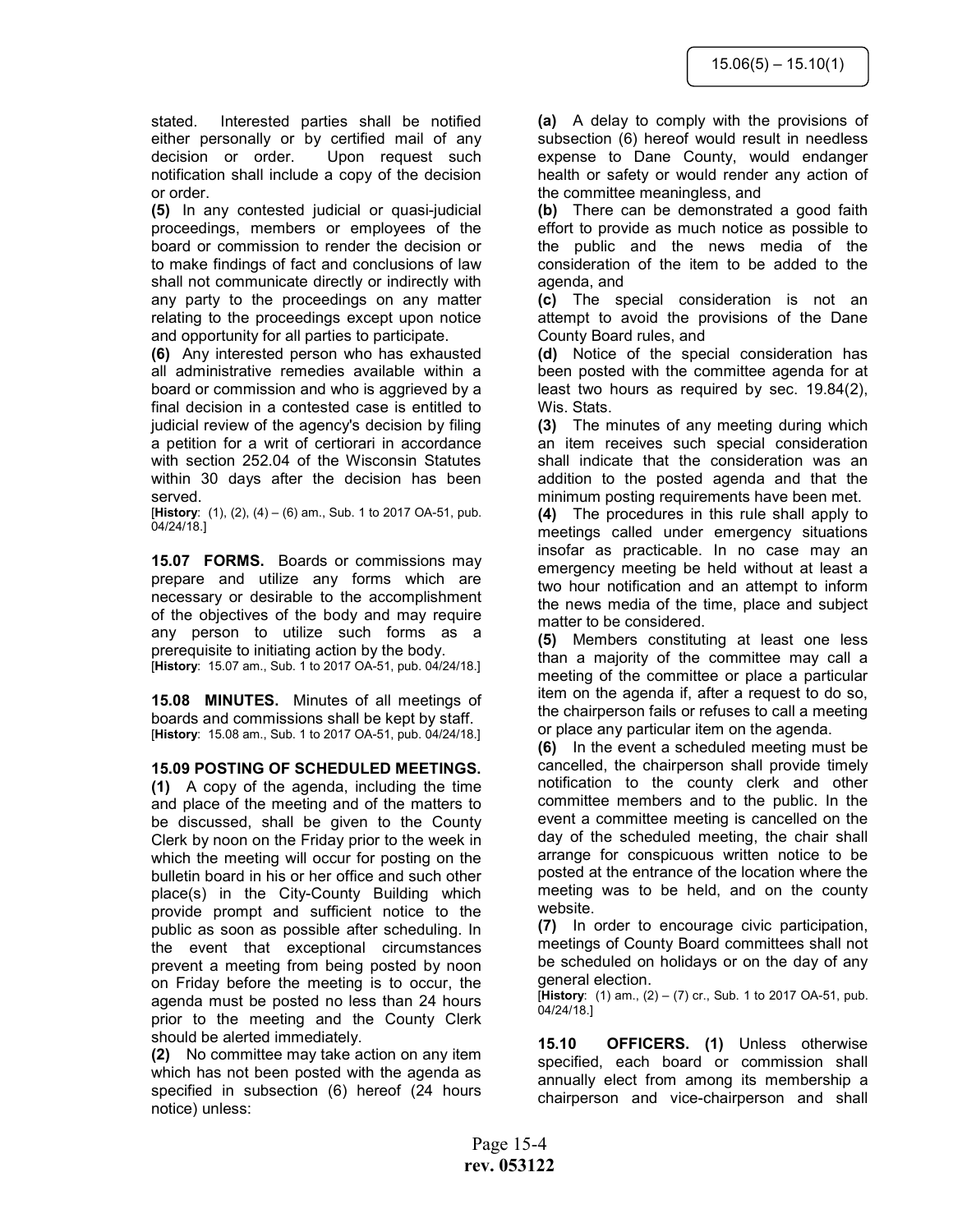assign the duties of each. These officers shall serve until their successors are elected.

(2) County board supervisors are eligible to serve as officers of administrative agencies, but the offices of chairperson and vice-chairperson may not both be held by supervisors unless by a unanimous vote of the administrative agency's members.

[History: 15.10 am., Sub. 1 to OA 33, 1995-96, pub. 07/17/96; (1) am., Sub. 1 to 2017 OA-51, pub. 04/24/18; (1) am., 2021 OA-71, pub. 05/28/22.]

15.11 SCOPE OF ADMINISTRATIVE POWERS. Boards and commissions shall exercise all of those powers specified in this chapter or otherwise provided by law, those powers reasonably implied by those specified powers and those powers which are essential to the carrying out of the specified powers.

[History: 15.11 am., Sub. 1 to 2017 OA-51, pub. 04/24/18.]

15.115 BOARD OR COMMISSION WORK PLANS. Every board or commission subject to this chapter, including subcommittees appointed pursuant to s. 15.04(2), shall submit an annual work plan to the County Board and the County Executive by September 1<sup>st</sup> of each year.

[History: 15.115 cr., Sub. 1 to 2016 OA-73, pub. 06/28/17; 15.115 am., Sub. 1 to 2017 OA-51, pub. 04/24/18.]

#### 15.12 EQUAL OPPORTUNITY COMMISSION.

(1) As used in this section:

(a) Commission means the equal opportunity commission.

(b) Director means the director of the Tamara D. Grigsby office for equity and inclusion or her or his designee.

(2) The commission shall consist of nine members. In making her or his appointments, the county executive shall give due consideration to a membership which reflects the gender, racial and ethnic characteristics of the Dane County community, including representatives of people with disabilities. At least two members shall be county supervisors. No more than one member shall be a Dane County employee.

(3) Commission members shall serve staggered three year terms.

(4) Transitional provision. Notwithstanding sub. (3), the county executive shall designate the initial terms of appointees so that three terms expire in each of the first two years and three in the third year. Appointments for unexpired terms shall be for the balance of the term only.

(5) The director shall be responsible for the preparation and submission of recommendations for an effective affirmative action plan to the commission and ultimately to the county board and county executive. The director shall provide the commission and its advisory committees with such staff assistance as may be required to carry out its functions.

(6) The commission shall advise the county executive and county board on ways in which county government can affirmatively create equal opportunity for the county's diverse citizenry, including county employees. This includes policy advice and oversight of the county's efforts to provide equal opportunity pursuant to chapter 19, which commits the county to take affirmative action to provide opportunities in employment and county contracting for groups that have been historically excluded from the county's workforce and contracting. The commission shall also advise and assist the county executive, county board, and county staff to promote full participation of traditionally underrepresented populations in broader community life, including opportunities related to employment throughout the Dane County economy, housing, recreation, economic development, and the social and political life of the community. The commission may initiate special projects to enhance opportunities for traditionally excluded groups; collaborate with a wide range of individuals and organizations in the county to provide positive means of engaging the community in equal opportunities; and design initiatives and support existing efforts to increase cooperation and enhance understanding among diverse populations. The commission shall also serve as a resource for county government on matters pertaining to the county's diverse population.

 $[History: (4) am., OA 8, 1985-86, adopted 10/17/85; (1)$ am., OA 6, 1986-87, adopted 08/21/86; (1) and (5) am. and (6) cr., Sub. 1 to OA 46, 1993-94, pub. 05/16/94; (1) and (5) am., OA 36, 1995-96, pub. 01/16/96; 15.12 am., OA 17, 1999-2000, pub. 12/14/99; (7) rescinded, Sub. 1 to 2017 OA-51, pub. 04/24/18; (1)(b) am., 2019 OA-7, pub. 09/24/19.]

# 15.13 AIRPORT COMMISSION.

(1) The airport commission shall consist of nine members. Five of the members shall be county board supervisors, at least two of whom shall be appointed from districts with the majority of their populations residing within the City of Madison and at least two of whom shall be appointed from districts with the majority of their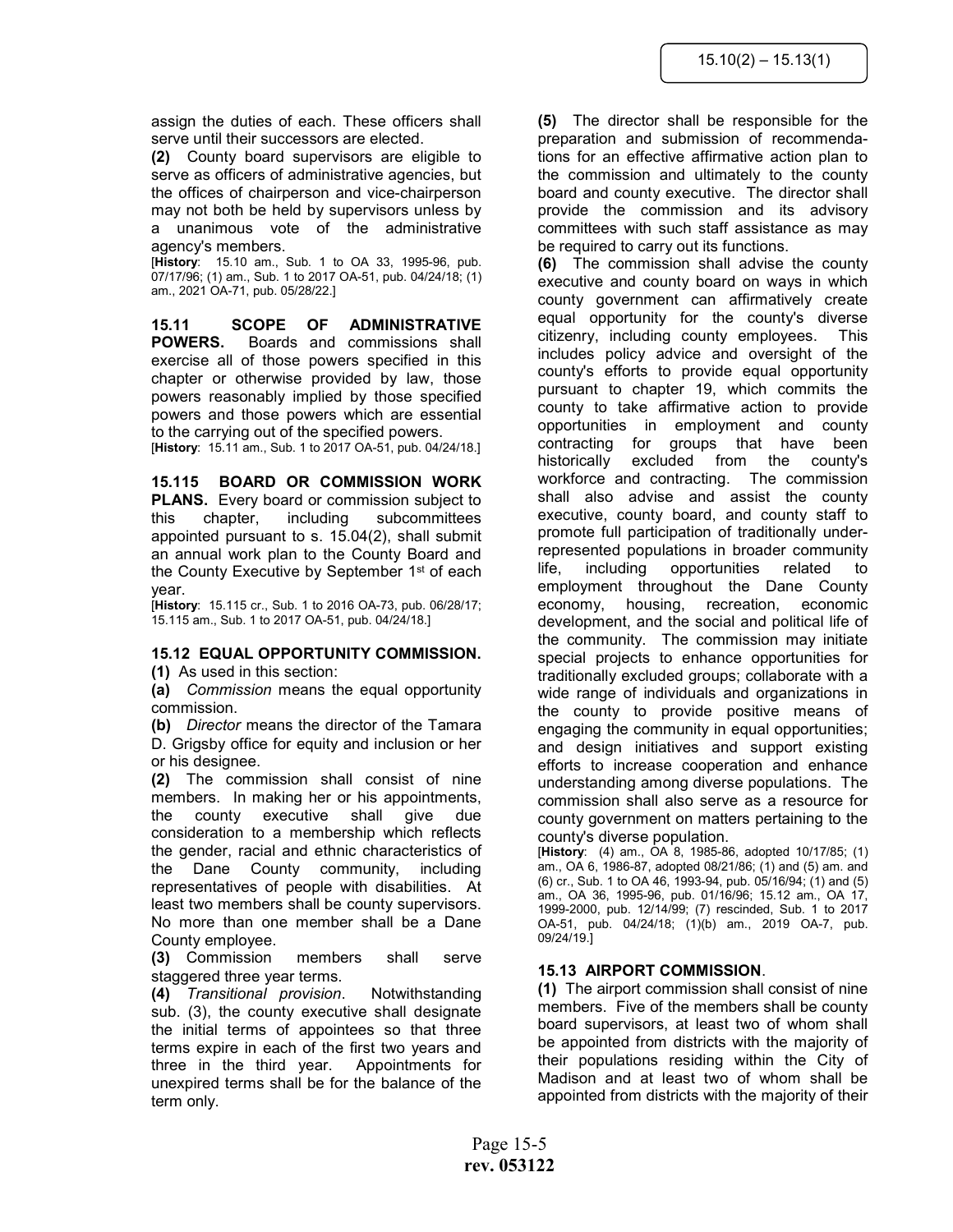populations residing outside the City of Madison. One of the city supervisors shall be the County Board Supervisor representing District 12, or, if such Supervisor declines to serve, resigns or is removed from the Commission while still serving as Supervisor, another County Board Supervisor from a district with a majority of their population residing within the City of Madison. Four members shall be citizen members, one of whom shall reside in the City of Madison, east

of the Capitol, and one of whom shall reside in the City of Madison, west of the Capitol, one of whom shall be from eastern Dane County outside the City of Madison, and one of whom shall be from western Dane County outside the City of Madison.

(2) County supervisor members shall serve two-year concurrent terms ending on the third Tuesday in April of even-numbered years or as soon thereafter as successors are appointed and qualified. Citizen members shall serve three-year terms which shall expire on June 30 or as soon thereafter as a successor is appointed and qualified. To stagger the terms of citizen members, two such members shall be appointed in one year and one in each of the other two (2) years of the three-year term cycle. (3) The members of the commission shall receive meeting payments in the amount set forth in section 6.03(2), and mileage payments at the rate set forth in section 6.05.

(4) The airport director and members of his or her staff shall provide information to the commission regarding the planning, development and operation of airport facilities. The commission may call upon the director to provide such staff assistance as may be required to carry out its functions.

(5) The commission shall advise the director, the executive and the county board with regard to planning, development and operation of the airport within budgetary guidelines and legal requirements. The director shall submit a quarterly report of all income and operating expenses to the county board, including a statement regarding the overall condition of airport properties. The director shall annually prepare a recommended operating budget for the airport and submit it to the county executive for his or her use in preparation of the county executive's budget.

(6) The commission may authorize such real property leases as it determines to be in the best interest of Dane County provided that further approval by the county board shall be

required for all leases which are not exempt leases under s. 28.05(6).

[History: 15.13 am., Sub. 1 to OA 19, 1993-94, pub. 10/18/93; (7) cr., OA 36, 1997-98, pub. 06/16/98; (1) and (3) am., OA 34, 2002-03, pub. 04/23/03; (1) am., OA 9, 2012-13, pub. 07/03/12; (7) rescinded, 2017 OA-44, pub. 03/30/18; (1) am., Sub. 1 to 2017 OA-51, pub. 04/24/18; (1) am., Sub. 1 to 2021 OA-31, pub. 01/14/22.]

15.14 BOARD OF ADJUSTMENT. (1) The board of adjustment shall consist of five members and two alternate members who shall reside in Dane County outside of the incorporated areas, but not more than one member shall reside in the same town.

(2) The members shall serve staggered threeyear terms which shall expire on June 30th or as soon thereafter as their successors are appointed and qualified. The alternate members shall serve staggered two-year terms which shall expire on June 30<sup>th</sup> or as soon thereafter as their successors are appointed and qualified. To stagger the terms of members, one member shall be appointed in one year and two members shall be appointed in each of the other two years of the three-year cycle. To stagger the terms of alternate members, one member shall be appointed each year of the two-year cycle.

(3) Annually, the county executive shall designate one of the alternate members as the first alternate and the other as the second alternate. The first alternate shall act, with full power, only when a member of the board of adjustment refuses to vote because of a conflict of interest or when a member is absent. The second alternate shall act only when the first alternate refuses to vote because of a conflict of interest or is absent, or if more than one member of the board of adjustment refuses to vote because of a conflict of interest or is absent.

(5) The board of adjustment may call upon the zoning administrator to provide such staff assistance as may be required to carry out its functions.

(6) The board of adjustment shall exercise the following powers and responsibilities:

(a) To hear and decide appeals where it is alleged that there has been an error in any order, requirement, decision or determination made by the zoning administrator in the enforcement of the zoning ordinance or section 59.97 of the Wisconsin Statutes;

(b) To hear and decide petitions for special exceptions to the terms of the zoning ordinance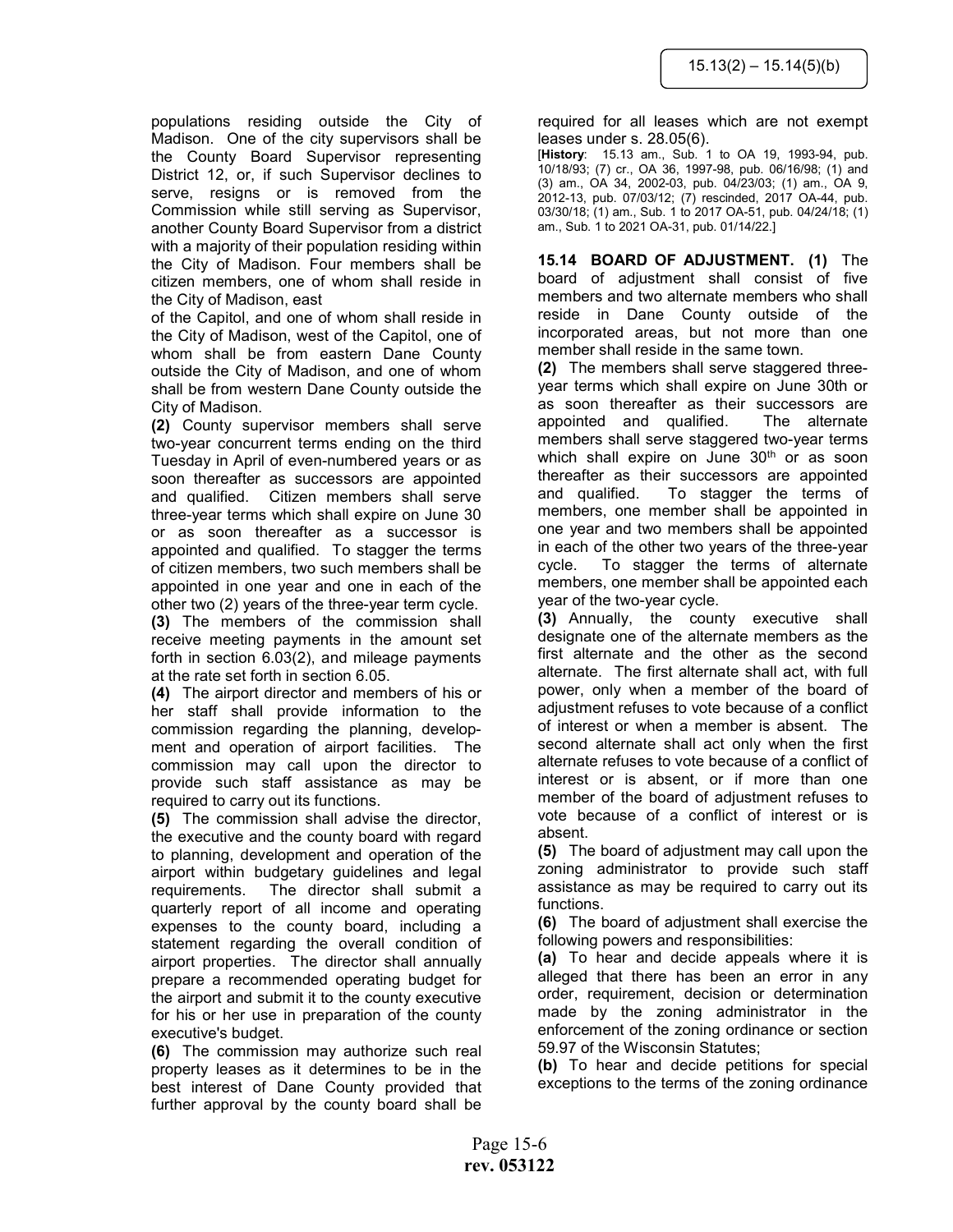upon which the board is required to pass under the provisions of the zoning ordinance; and

(c) To authorize upon appeal in specific cases such variance from the terms of the ordinance as will not be contrary to the public interest, where, owing to special conditions, a literal enforcement of the provisions of the ordinance will result in unnecessary hardship, and that the spirit of the ordinance shall be observed and substantial justice done.

[History: 15.14 am., OA 9, 2008-09, pub. 09/16/08; (4) rescinded, OA 45, 2012-13, pub. 05/14/13.]

15.15 HUMAN SERVICES BOARD. (1) The human services board shall consist of seven (7) to nine (9) members. Three (3) to four (4) of the board's members shall be county board supervisors. One supervisor member shall also be a member of the health and human needs committee and one shall also be a member of the public protection and judiciary committee. One member shall be a member of the area agency on aging board at the time of appointment to the human services board. At least one member shall be either an individual, or a family member of an individual, who receives or has received human services. The remainder of the board's members shall be consumers of services or citizens-at-large. Members shall be chosen on the basis of recognized ability and demonstrated interest in human services. No public or private provider of services may be appointed.

(2) Citizen members shall serve three-year terms ending on the third Tuesday in April or as soon thereafter as successors are appointed and qualified.

(4) The human services board shall confer with the director of the human services department and members of his or her staff and may call upon the director to provide such staff assistance as may be required to carry out its functions.

(5) The human services board shall exercise all the duties and powers specified in section 46.23(5m) of the Wisconsin Statutes, which include short and long range planning, budget advice and policy analysis. The human services board and its committees shall be advisory to the health & human needs committee of the county board on major issues and with respect to planning, budget, policy and program evaluation matters. The human services board, jointly with the health & human needs committee, shall commit to a long-range planning and strategic policy process that incorporates mechanisms to assure the broadest and most effective consumer and citizen involvement in determining priorities, policies and effective service.

(6) There is created the long term support committee which shall consist of 9 members. Five members must be consumers receiving long term community support services or a relative or guardian of such a consumer, each of whom represents one of the following groups: (a) frail elderly persons, (b) physically disabled persons, (c) developmentally disabled persons, (d) chronically mentally ill persons, and (e) chemically dependent persons. At least one member shall be a member of the county board. One member shall be a member of the human services board and one member shall be a member of the commission on aging. Members shall be chosen on the basis of interest in providing long term support services for the frail elderly and disabled persons. The long term support committee shall review and approve the county's community options plan and meet the requirements for a long term support committee specified in s. 46.27(4), Stats. The committee shall also advise the health & human needs committee of the county board and the human services board on long term support, Badger Prairie Health Care Center and other program areas pertaining to the operation of the adult community services division of the Dane County Human Services Department in policy planning and budgetary matters.

[History: recr., Sub. 1 to OA 8, 1989-90, pub. 07/18/89; (9) cr., Sub. 1 to OA 11, 1990-91, pub. 10/12/90; (1), (5) and (6) am. and (7) rep., Sub. 2 to OA 2, 1994-95, pub. 07/26/94; (9) rep., OA 13, 1995-96, pub. 09/19/95; (6) am., OA 9, 1996-97, pub. 07/23/96; (1) am., OA 3, 1999-2000, pub. 08/03/99; (1) am., OA 55, 2007-08, pub. 06/19/08; (1) and (2) am., OA 37, 2012-13, pub. 01/22/13; (3) rescinded, OA 45, 2012-13, pub. 05/14/13; (1) and (2) am., (8) rescinded, Sub. 1 to 2017 OA-51, pub. 04/24/18; (1) am., 2018 OA-10, pub. 02/28/19.]

## 15.16 RECLASSIFICATION AND REALLOCATION APPEALS BOARD.

(1) The reclassification and reallocation appeals board shall consist of three members who shall elect a chairperson. The members shall have expertise in personnel management and not hold elected county office. In making appointments to the board, the county executive shall solicit names of prospective appointees from the county board's personnel and finance committee and appropriate community organizations.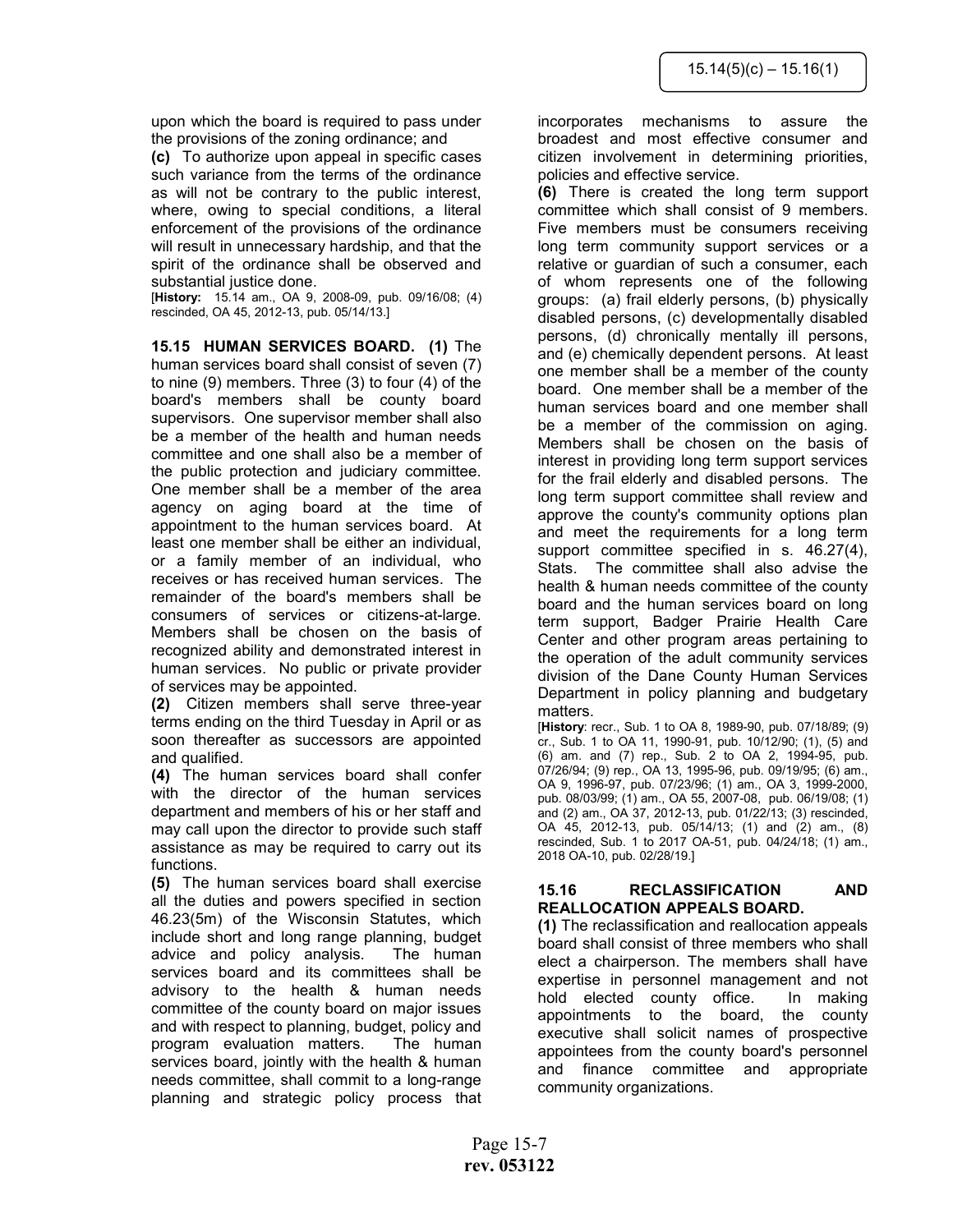(2) Members shall serve three-year staggered terms ending June 30 or as soon thereafter as a successor is appointed and qualified. Original appointments to the board shall be for staggered terms so that one term shall expire in 1996, one in 1997 and one in 1998, the county executive to designate the length of each appointee's term at the time of appointment. Appointments to fill vacancies after the original appointments shall be for terms of three years each. All appointments are subject to county board confirmation.

(3) The director of administration shall provide the board with such staff assistance as may be required to carry out its functions.

(4) The board shall have authority to hear appeals by employees of reclassification and reallocation request denials made by the department of administration and to make recommendations on the disposition of such appeals to the county executive who shall make the final decision.

[History: cr., Sub. 1 to OA 12, 1995-96, pub. 10/17/95; (1) and (4) am., 2019 OA-26, pub. 11/18/19.]

[History: 15.165 rescinded, Sub. 1 to 2017 OA-51, pub. 04/24/18.]

15.17 CIVIL SERVICE COMMISSION. (1) The civil service commission shall consist of four members and a chairperson. The commissioners and chairperson shall be informed and supportive of the civil service merit system in public employment and at least two of the commissioners shall have experience in personnel administration. The chairperson shall be an attorney licensed to practice law in this state and familiar with the conduct of administrative proceedings. The commissioners and chairperson shall hold no other elected or appointed office in government or in a political party or labor organization.

(2) The chairperson and commissioners shall all serve three-year staggered terms ending June 30 or as soon thereafter as each of their respective successors is appointed and qualified. To stagger the terms of the five members, one commissioner shall be appointed in one year and two commissioners in each of the other two (2) years of the three-year term cycle.

(4) The director of the department of administration shall provide the commission with such staff assistance as may be required to carry out its functions.

(5) The commission shall have authority to hear all appeals by employees within the

classified service from decisions by an appointing authority with respect to disciplinary action taken against an employee, refusal to grant a merit increase, refusal to credit overtime allegedly worked or refusal to rehire a former employee on a reemployment list. The commission shall have exclusive jurisdiction to hear all such appeals except that employees shall have the right, through the collective bargaining process, to establish other procedures to decide disputes based upon the interpretation or application of any collective bargaining agreement. If, however, an employee or a duly authorized union representative elects to appeal a decision of an appointing authority through the applicable union grievance procedure, the commission shall have no jurisdiction to review the same decision.

(6) Considering its caseload at the time an appeal is pending, the commission chairperson may direct that any evidentiary hearing or hearings relative to any particular appeal be conducted by one of its members acting as a hearing officer for and on behalf of the commission. If no member is available to act under this subsection, the chairperson may appoint a duly licensed attorney to act as a hearing officer. A hearing officer appointed under this section shall preside at any adversarial proceeding, rule on evidentiary matters and on motions, and shall draft proposed findings of fact and a recommended order for the commission, which shall make the final determination.

(7) At hearings conducted by a hearing officer either party may request, or the commission may order, that the proceedings be videotaped. In the event videotaping is requested or ordered, the cost thereof shall be apportioned between the parties in the same manner as is the cost of court reporting services.

(8) Notwithstanding sub. (3) hereof, a person acting as a hearing officer under sub. (6) shall be paid at the rate of \$100 per day.

[History: (2) am. and (6), (7) and (8) cr., OA 36, 1994-95, pub. 04/17/95; (3) rescinded, OA 45, 2012-13, pub. 05/14/13.]

15.18 AREA AGENCY ON AGING BOARD. (1) The area agency on aging board shall consist of at least nine members, no more than 49% of whom shall be county board supervisors, and a majority of whom shall be over sixty years of age. All appointees shall have a recognized ability and demonstrated interest in services for older individuals.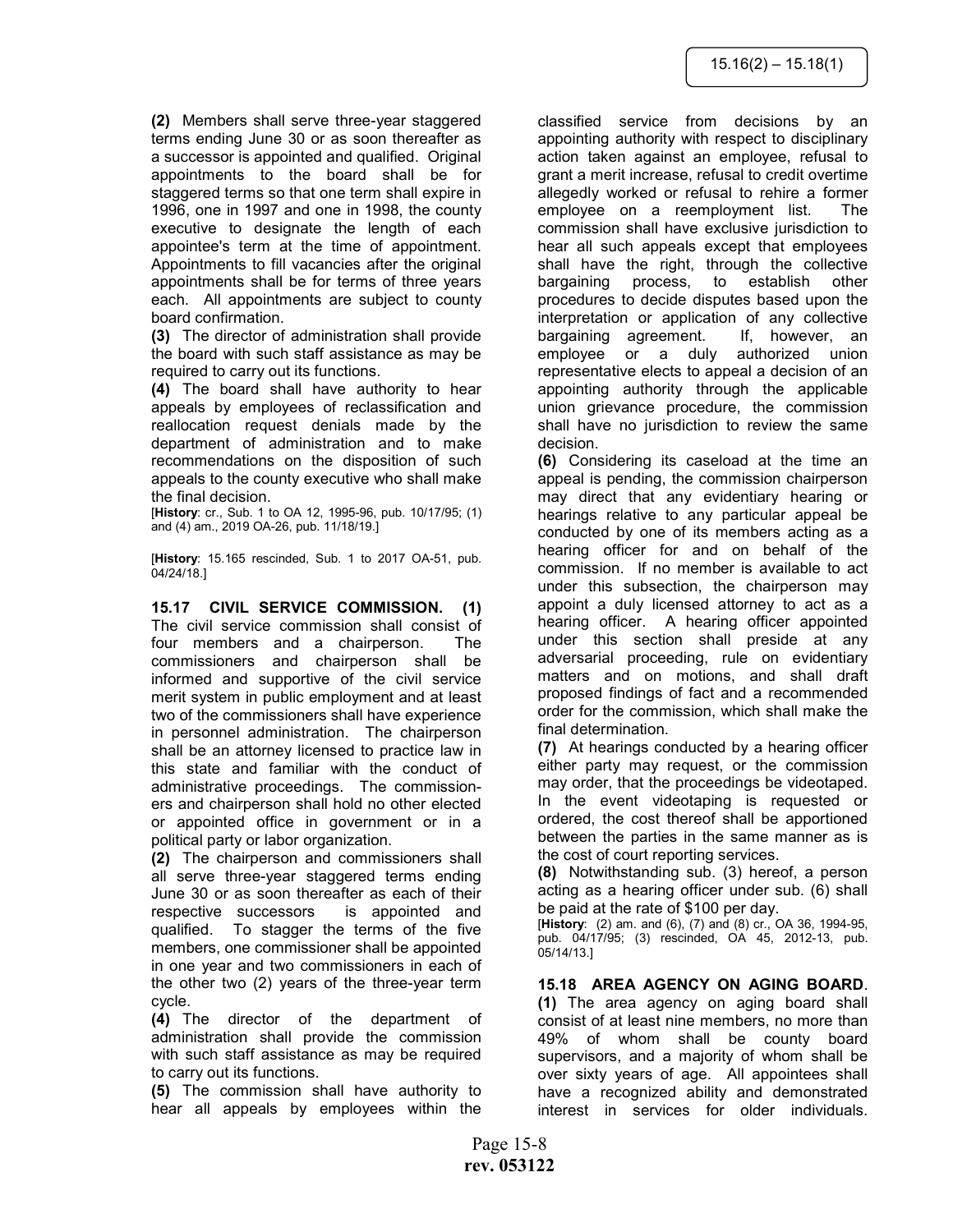Membership should be representative of the diverse older population of Dane County. At least one member of the board shall be a county board supervisor serving on the county board's health & human needs committee.

(4) The board may call upon the older adults services coordinator to provide such staff assistance as may be required to carry out its functions.

(5) The board shall serve in an advisory capacity to the county executive and the health & human needs committee.

(6) The board is designated as the planning, policy and advocacy body of the Dane County Area Agency on Aging of Dane County. The board's powers and duties shall include the following, subject to county executive and county board authorization to review program budgets and contracts:

(a) develop and approve an area agency on aging plan in accordance with state and federal regulations;

(b) consistent with federal and state laws, regulations and policies, establish policies and procedures for all programs of the AAA;

(c) approve the annual budget for Older Americans Act funds and other revenues allocated to the area agency on aging by the State of Wisconsin;

(d) monitor all programs and services for older adults which are either directly provided or purchased by Dane County;

(e) investigate the needs of senior citizens and existing programs which serve those needs including, but not limited to, holding public hearings;

(f) provide a public information and advocacy service for the senior citizens of Dane County; and

(g) review the annual budget proposed by the department of human services and make recommendations to the county executive and the health & human needs committee regarding that budget.

[History:  $(1)$ , (4), (6) and (7) am., Sub. 1 to OA 47, 1987-88, pub. 05/03/88; 15.18 rep. and recr., OA 13, 1990-91, pub. 10/12/90; (1) and (2) am., OA 29, 1993-94, pub. 12/10/93; (1), (5) and (6) am., OA 13, 1998-99, pub. 11/18/98; (1) am., OA 3, 1999-2000, pub. 08/03/99; 15.18 am., OA 26, 2003-04, pub. 02/02/04; (3) rescinded, OA 45, 2012-13, pub. 05/14/13; (2) rescinded, Sub. 1 to 2017 OA-51, pub. 04/24/18.]

15.185 AGING AND DISABILITY RESOURCE CENTER GOVERNING BOARD. (1) There shall be a governing board for the Dane County Aging and Disability Resource Center,

otherwise known as the ADRC. The board will oversee the mission, goals, policies and procedures of the ADRC, including:

(a) Annually gathering information from consumers and providers of long-term care services and other interested persons concerning the adequacy of long-term care services offered in the county.

(b) Identifying any gaps in services, living arrangements and community resources needed by client groups served by the ADRC.

(c) Identifying potential new sources of community resources and funding for needed services.

(d) Recommending strategies for building local capacity to serve client groups served by the ADRC.

(e) Reviewing the number and types of grievances and appeals concerning the longterm care system services by the ADRC to determine if a need exists for changes.

(f) Reporting findings and recommendations to the appropriate staff, committee, board or other political body.

(2) Members of the ADRC governing board shall be appointed by the County Executive and approved by the County Board of Supervisors, and shall serve staggered three-year terms. Initial appointments will vary between one and three years. Members may serve until a replacement has been confirmed. The ADRC governing board shall consist of 11 members who shall reflect the ethnic and economic diversity of Dane County. Composition of the board shall include:

(a) At least six members who belong to a client group served by the ADRC, their family members, guardians, or other advocates. At least three members of this group of representatives shall represent older adults, two shall represent developmentally disabled adults and one shall represent adults with physical disabilities. Per State requirements none of these members can be County Board Supervisors.

(b) At least one County Board Supervisor who is a member of Health & Human Needs Committee.

(3) No member of ADRC governing board may have a financial interest in or serve on the governing board of an organization that administers a program serving the client groups served by the ADRC, nor may any family member of such a person likewise serve on the board.

[History: cr., OA 2, 2012-13, pub. 05/30/12.]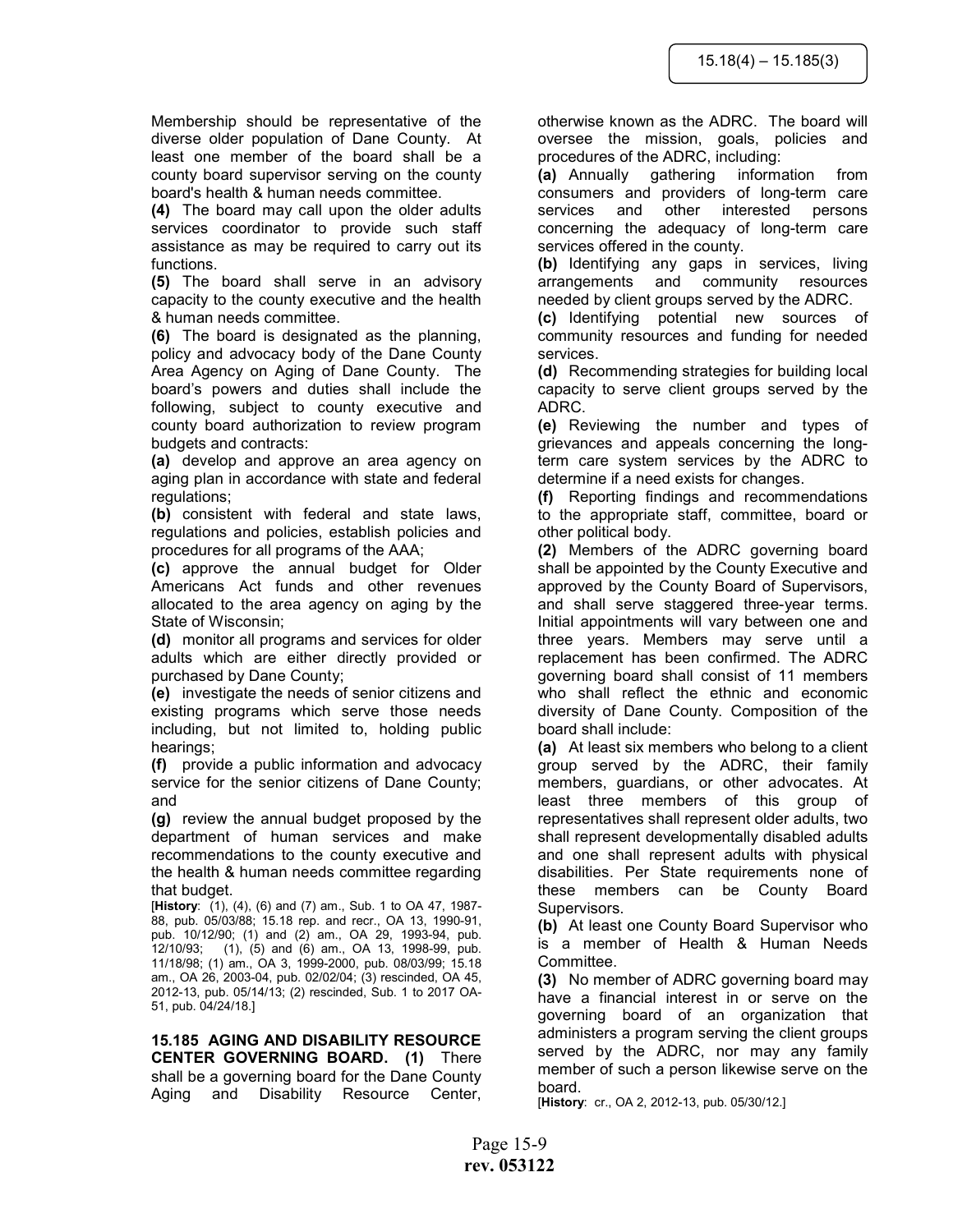#### 15.19 ELECTIONS COMMISSION.

(1) The elections commission shall consist of five members who shall elect a chairperson. The members shall be nonpartisan and shall not hold elected office or actively participate in any political campaign for county office or on a county referendum question while serving on the commission.

(a) As used in sub. (1) actively participate means to endorse a candidate, design, pay for or distribute campaign literature, serve on a campaign committee, advise a candidate for office, or contribute more than \$20 toward a candidate for office or a referendum committee. (b) Sub. (1) shall not be construed to prohibit a member from voting for a candidate or on a referendum question while serving on the commission.

(2) Members shall serve three-year staggered terms ending June 30 or as soon thereafter as a successor is appointed and qualified. Original appointments to the commission shall be for staggered terms so that one term shall expire in 2004, two in 2005 and two in 2006, the county executive to designate the length of each appointee's term at the time of appointment. Appointments to fill vacancies after the original appointments shall be for terms of three years each except that appointments to fill unexpired terms shall be for the balance of the term. All appointments are subject to county board confirmation by a two-thirds vote.

(3) The county clerk shall provide the commission with such staff assistance as may be required to carry out its functions.

(4) The commission shall provide a neutral forum to hear and promptly respond to complaints of election law violations. The commission shall identify frivolous charges and assemble information on charges that may be more substantial. The commission shall have authority to hold hearings, gather information and advise the county clerk whether there may be an election law violation to report to the district attorney. The county clerk shall make the final decision on referral to the district attorney; the clerk is not bound by the recommendations of the commission. The commission shall have no power to impose any penalty. This section shall not be construed to limit in any fashion the right of any person, either individually or as part of a group, to report to the county clerk or the district attorney any possible election law violations.

(5) The commission shall meet at the call of its chairperson.

(6) This section shall not be construed to limit in any fashion whatsoever the county clerk's authority to refer an apparent election law violation to the district attorney irrespective of the recommendations of the commission, nor shall it be construed to require the clerk to refer an apparent election law violation to the commission before referring it to the district attorney.

[History: cr., Sub. 1 to OA 5, 1998-99, pub. 12/29/98, eff. 12/30/98; commission ceased to exist as of 12/30/02, per non-code provision (see below); 15.19 recr., OA 15, 2003- 04, pub. 09/12/03.]

[History: 15.195 rescinded, Sub. 1 to 2017 OA-51, pub. 04/24/18.]

[History: 15.20 rescinded, Sub. 1 to 2017 OA-51, pub. 04/24/18.]

15.21 EMERGENCY MEDICAL SERVICES COMMISSION. (1) The emergency medical services commission shall consist of ten members, two of whom shall be members of the Dane County Board of Supervisors. Of the seven citizen members, one shall be the Dane County EMS Medical Director, one shall be the City of Madison Fire Department Medical Director, one shall be an emergency medical technician who has served or is serving in an administrative capacity with a local Dane County EMS District, one shall be an administrative representative of the Dane County hospital community and three shall be individuals with an interest in emergency medical services.

(2) A citizen member appointed in his or her capacity as a medical director shall continue to serve throughout the term of his or her contract as a medical director.

(3) The Dane County Department of Emergency Management shall provide such staff assistance as may be required to carry out the functions of the emergency medical services commission.

(4) The emergency medical services commission shall make recommendations and advise the Dane County Board of Supervisors and the Dane County Public Protection & Judiciary Committee on matters pertaining to a county-wide pre-hospital emergency medical services system including, but not limited to, the following:

(a) To provide quality assurance monitoring of pre-hospital emergency medical services system.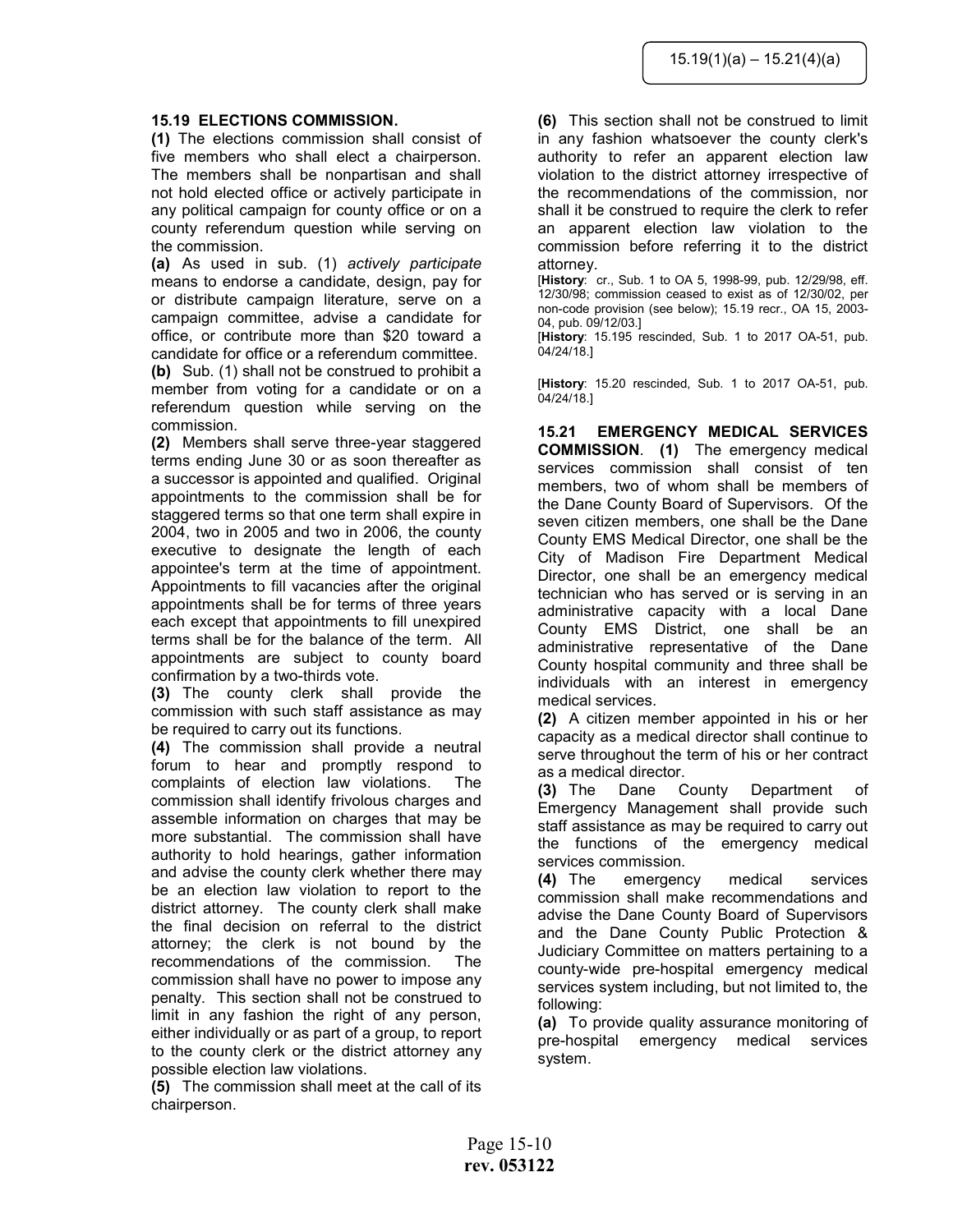(b) To analyze, evaluate and make recommendations for improvements to the prehospital emergency medical services system.

(c) To analyze, evaluate and make recommendations on EMS issues related to public safety communications.

(d) To develop, implement and monitor training programs designed to meet the needs of the pre-hospital emergency medical services system.

(e) To provide assistance to Dane County area ambulance services.

(f) To assist in county coordination of emergency medical services disaster planning and response.

(g) To promote programs directed at prevention of injury and disease.

(h) To serve as a contact for the various federal, state and area EMS-related agencies, as well as EMS agencies in contiguous counties.

(8) The commission shall make recommendations and advise the Dane County Board of Supervisors, the board's designated standing committee and the public safety communications advisory board on matters pertaining to:

(a) the training of persons dispatching emergency medical services to county residents;

(b) procedures used by such persons in the course of performing those duties;

(c) quality assurance for emergency medical dispatching by the county's public safety communications center; and

(d) such other matters relating to emergency medical communications services as may be required to comply with statutory and licensing requirements and regulations of state and federal agencies.

[History: 15.21 am., OA 33, 1987-88, pub. 02/16/88; (4) am., (7)(c) cr. and (c)-(g) renum., OA 36, 1988-89, pub. 04/19/89; (1) am., OA 39, 1990-91, pub. 03/21/90; (1) am. and (8) cr., OA 29, 1989-90, pub. 05/16/90; (2) am., (2m) cr., and (3) rep., OA 29, 1989-90, pub. 05/16/90, eff. 01/01/91; 15.21 am. and renum., Sub. 1 to 2017 OA-51, pub. 04/24/18.]

15.22 ETHICS BOARD. (1) The ethics board shall consist of five members, composed of persons who have not made any contribution to any campaign for county elective office or otherwise actively participated in such a campaign while serving on the ethics board or within the 12 month period immediately preceding appointment to the ethics board. Contributions to or participation in campaigns

for judicial office or for district attorney are not campaigns for county elective office within the meaning of this subsection. All appointees shall be subject to county board confirmation. The chairperson shall be elected by the ethics board members. At least one member shall have demonstrated experience or training in the requirements of due process as applied in judicial or quasi-judicial proceedings. The members shall hold no elected or appointed office in government or in a political party. The corporation counsel shall provide legal assistance as the board may request in the conduct of its proceedings.

(2) Members shall serve two-year concurrent terms ending on the third Tuesday in April of even-numbered years.

(4) The ethics board may call upon the director of administration for such staff assistance as may be required to carry out its assigned functions.

(5) The board shall have the duties and responsibilities prescribed for it in chapter 9 and in addition shall bi-annually in October of oddnumbered years prepare a summary of chapter 9 provisions for distribution to the public.

(6) Consistent with section  $19.59(2)(d)$ , Wis. Stats., the board may issue subpoenas, administer oaths and investigate violations of chapter 9 on its own motion or upon complaint by any person.

[History: am., OA 33, 1987-88, pub. 02/16/88; am., OA 4, 1992-93, pub. 07/29/92; am., Sub. 1 to OA 12, 1994-95, pub. 03/29/96, eff. 05/28/96; (1) am., OA 35, 2008-09, pub. 02/19/09; (3) rescinded, OA 45, 2012-13, pub. 05/14/13.]

15.23 COMMISSION ON SENSITIVE CRIMES. (1) The commission on sensitive crimes shall consist of sixteen members, appointed by the county executive and approved by the county board, as follows: one citizen member of the Madison Public Safety Review Board and one member each from the Public Protection & Judiciary committee, the Health & Human Needs committee, the District Attorney's office, the Sheriff's Department, the Madison Police Department, the Department of Human Services; four representatives of providers of service to victims of sensitive crimes each representing the disciplines of domestic violence, sexual assault, child abuse/neglect and elder abuse; one representative of an organization focusing on anti-racism work; three citizens who are informed about matters relating to the commission's areas of concern; and a designee of the University of Wisconsin Chancellor. The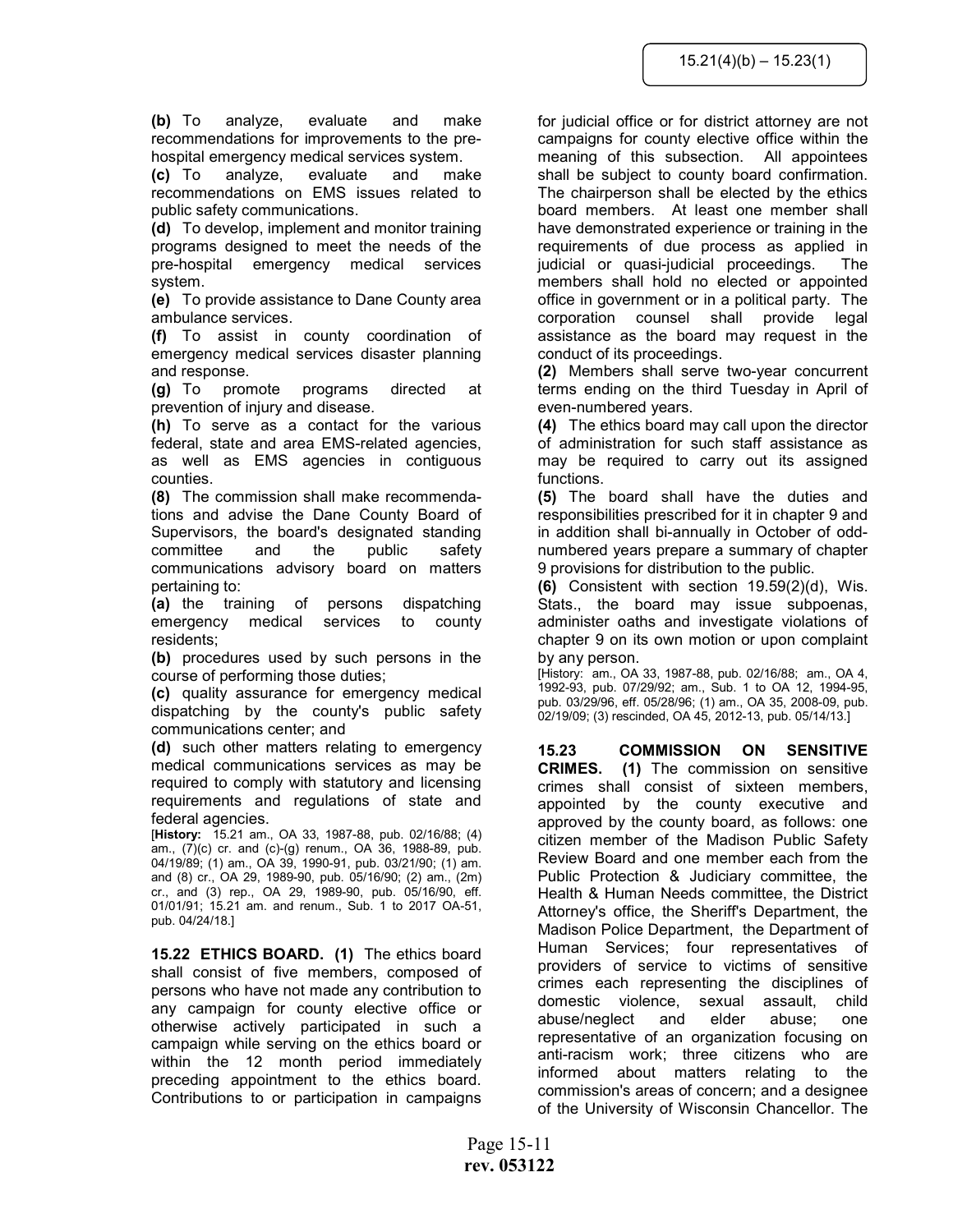Chair (or designee) of each of the Community Coordinated Response (CCR) teams may serve as ex-officio, non-voting members of the Commission.

(2) The county supervisor members shall serve two-year terms ending on the third Tuesday of April of even-numbered years. All other members shall serve staggered, threeyear terms ending on June 30.

(3) The commission shall concern itself with the activities of Dane County and associated agencies relating to sensitive crimes including, but not limited to, sexual assault, domestic/family violence, the abuse/exploitation of children and elder abuse, with particular attention to the impact on and issues affecting members of traditionally underserved communities. Duties of the commission include, but are not limited to the following:

(a) serve as a forum for the coordination of services related to sensitive crimes;

(b) assist Dane County in developing and coordinating policies relating to the prevention, treatment, investigation and prosecution of sensitive crimes;

(c) maintain resources (such as a website) for the collection and dissemination of information relating to sensitive crimes;

(d) respond to issues identified by Dane County, including conducting studies and making recommendations;

(e) propose and analyze legislation and administrative procedures relating to sensitive crimes; and

(f) recommend procedures to gather, analyze and present statistical data concerning the incidence of sensitive crimes in Dane County.

(4) The commission shall report at least annually to the Public Protection & Judiciary committee, which shall be the policy oversight committee for the commission and be advisory to the Health and Human Needs committee of the county board on major issues and with respect to budget and policy matters.

(6) In making her or his appointments, the County Executive shall give due consideration to a membership which reflects the gender, racial, sexual orientation, and ethnic characteristics of the Dane County community.

[History: cr., Sub. 1 to OA 21, 1986-87, pub. 11/14/86; (5) am., OA 6, 1987-88, pub. 07/09/87; (4) am., Sub. 1 to OA 47, 1987-88, pub. 05/03/88; (1) am., OA 8, 1990-91, pub. 07/18/90; (1) and (2) am., OA 27, 1991-92, pub. 03/03/92; (1) am., OA 35, 1995-96, pub. 01/02/96; 15.23 am., OA 33, 2011-12, pub. 12/29/11; (5) rescinded, OA 45, 2012-13, pub. 05/14/13; (1) am., 2018 OA-8, pub. 10/25/18.]

# 15.24 BOARD OF HEALTH FOR MADISON AND DANE COUNTY. (1) Creation of the

Board of Health for Madison and Dane County. The Board of Health for Madison and Dane County is created jointly by the City of Madison and Dane County to serve as the Board of Health for the City of Madison and Dane County during transition to a city-county health department.

(2) Dissolution of the Dane County Board of Health. The Dane County Board of Health is hereby dissolved effective upon appointment and qualification of the members of the Board of Health for Madison and Dane County pursuant to this ordinance.

(3) Composition. The Board of Health for Madison and Dane County shall consist of eight (8) members. Appointees who are not elected officials shall have a demonstrated interest or competence in the field of public health or community health and shall reflect the diversity of the community. The members of the board shall consist of:

(a) One alder of the City of Madison appointed by the Mayor and subject to confirmation by the Common Council.

(b) One county supervisor who resides outside the City of Madison, appointed by the County Executive and subject to confirmation by the Board of Supervisors.

(c) Six (6) members shall be jointly appointed by the Mayor of the City of Madison and the County Executive. A good faith effort shall be made to appoint one (1) licensed physician, one (1) environmental health expert, and one (1) registered nurse. The physician shall be appointed from a list submitted by the Dane County Medical Society. The nurse shall have experience in community health practice. The appointments shall be made as follows:

1. Three (3) members shall be residents of the City of Madison and shall be subject to confirmation by the Common Council.

2. Three (3) members shall be residents of Dane County who reside outside the City of Madison and shall be subject to confirmation by the Board of Supervisors.

(4) Term. The terms of board members shall be as follows:

(a) The term of the alder and supervisor shall be for two (2) years.

(b) The term of four (4) of the board members appointed jointly by the Mayor and County Executive, two (2) confirmed by the Common Council and two (2) confirmed by the Board of Supervisors, shall be for three years.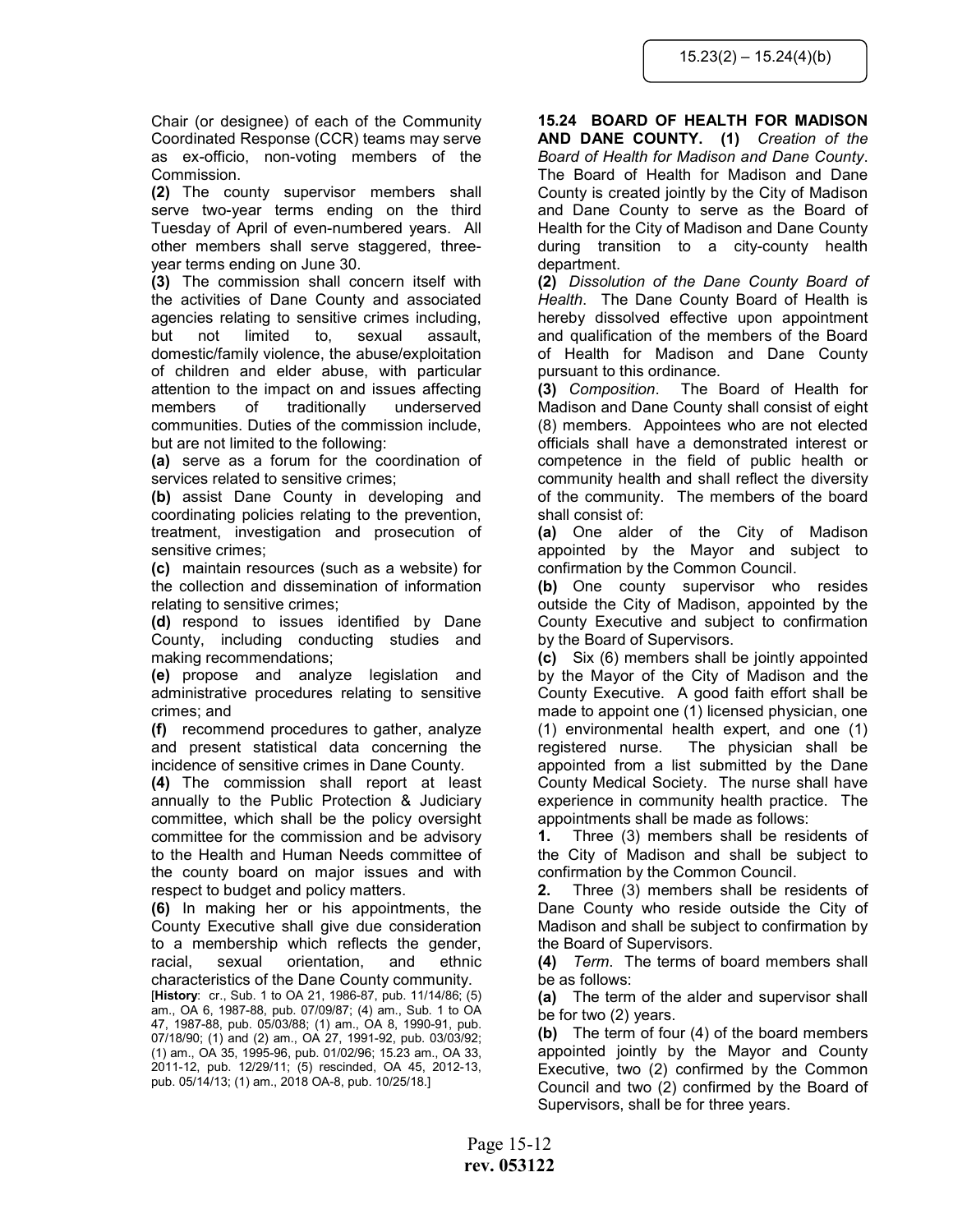$15.24(4)(c) - 15.26(4)$ 

(c) The term of the remaining two (2) board members shall be for four (4) years.

(5) Meeting attendance. A board member's term shall terminate and a vacancy shall exist if a board member is absent from three (3) consecutive meetings.

(6) Powers. The Board of Health for Madison and Dane County shall govern the Department of Public Health for Madison and Dane County, provide supervision to the Joint Director of both agencies, and shall assure the enforcement of state and local public health laws and regulations. Subject to the approval of the Common Council and Board of Supervisors, it may adopt rules necessary to protect or improve public health, not inconsistent with state law or with rules and regulations of the state department of health. It shall determine program service priorities and assign funding levels to those priorities, subject to approval of the Common Council and Board of Supervisors. The Board may approve and enter into contracts under \$50,000 for the provision of public health services. Contracts in excess of \$50,000 must be approved by the Common Council and Board of Supervisors. The Dane County Board of Supervisors shall determine the compensation of employees of the Dane County Division of Public Health.

[History:  $(1)$  and  $(2)$  am., and  $(5)$  and  $(6)$  rep., Sub. 1 to OA 47, 1987-88, pub. 05/03/88; (3m) cr., OA 16, 1988-89, pub. 10/19/88; (7) am., Sub. 1 to OA 8, 1989-90, pub. 07/18/89; (1) and (2) am., Sub. 1 to OA 15, 1994-95, pub. 12/01/94; rep. and recr., OA 30, 2004-05, pub. 03/10/05; (6) am., OA 9, 2012-13, pub. 07/03/12.]

[15.25 History: (1) and (3) am., OA 5, 2008-09, pub. 08/18/08; (3) rescinded, OA 45, 2012-13, pub. 05/14/13; 15.25 am., Sub. 1 to 2017 OA-51, pub. 04/24/18; 15.25 resc., 2021 OA-70, pub. 05/28/22.]

#### [15.25 reserved.]

15.255 FOOD COUNCIL. (1) The Dane County Food Council shall consist of 9 members with an interest in local food issues to be appointed as follows:

(a) Two county board supervisors appointed by the county executive.

(b) Seven citizen members appointed by the county board chair to represent urban agriculture, community food security, nutrition, food grower/producer, food processing/waste, and food retail/distribution concerns.

(2) The Council shall:

(a) Explore issues and develop recommendations to create an economically, socially and

environmentally sustamable local food system for the Dane County region.

(b) Develop strategies to increase the amount of locally produced food the County and other local governments purchase.

(c) Develop strategies to assist and empower local food producers in concert with other local entities such as the UW Center for Integrated Agriculture, Dane County - UW Extension and others.

(d) Work with and assist local municipalities to implement projects which promote local food, agriculture and economic development.

(e) Promote the use of local foods to improve the health and nutrition of its local residents.

(f) Develop long-term strategies and find opportunities to educate and inform a wide range of citizens about the Council's activities and seek citizen advice, comments and suggestions for building a better local food system.

(g) Seek grants and other supplemental funding from foundations, state and federal governments, institutions of higher education and other sources to carry out the Council's work.

(3) The Food Council shall make an annual report of findings and accomplishments to the Dane County Executive and Board of Supervisors.

(4) The Dane County UW Extension Department shall staff and support the Food Council.

[History: 15.255 cr., OA 15, 2007-08, pub. 08/29/07; (1), (2), and (5) am., OA 32, 2010-11, pub. 02/17/11; (1)(a) and (2) am., Sub. 1 to OA 2, 2011-12, pub. 06/03/11; (6) rescinded, OA 45, 2012-13, pub. 05/14/13; (1) am., (2), rescinded, 15.255 renum., Sub. 1 to 2017 OA-051.]

#### 15.26 HOUSING AUTHORITY.

(1) The housing authority shall consist of five commissioners who are not connected in an official capacity with any political party. At least one commissioner, but not more than two, shall be a county board supervisor, and one shall be a member of the health and human needs committee.

(2) The commissioners shall serve staggered five-year terms ending on the third Tuesday in April or as soon thereafter as their successors are appointed and qualified. One commissioner shall be appointed each year.

(4) The authority may call upon the office of the corporation counsel for such legal services and the office of the county clerk for such audit and accounting services as it may require and may appoint, within the budgetary limitations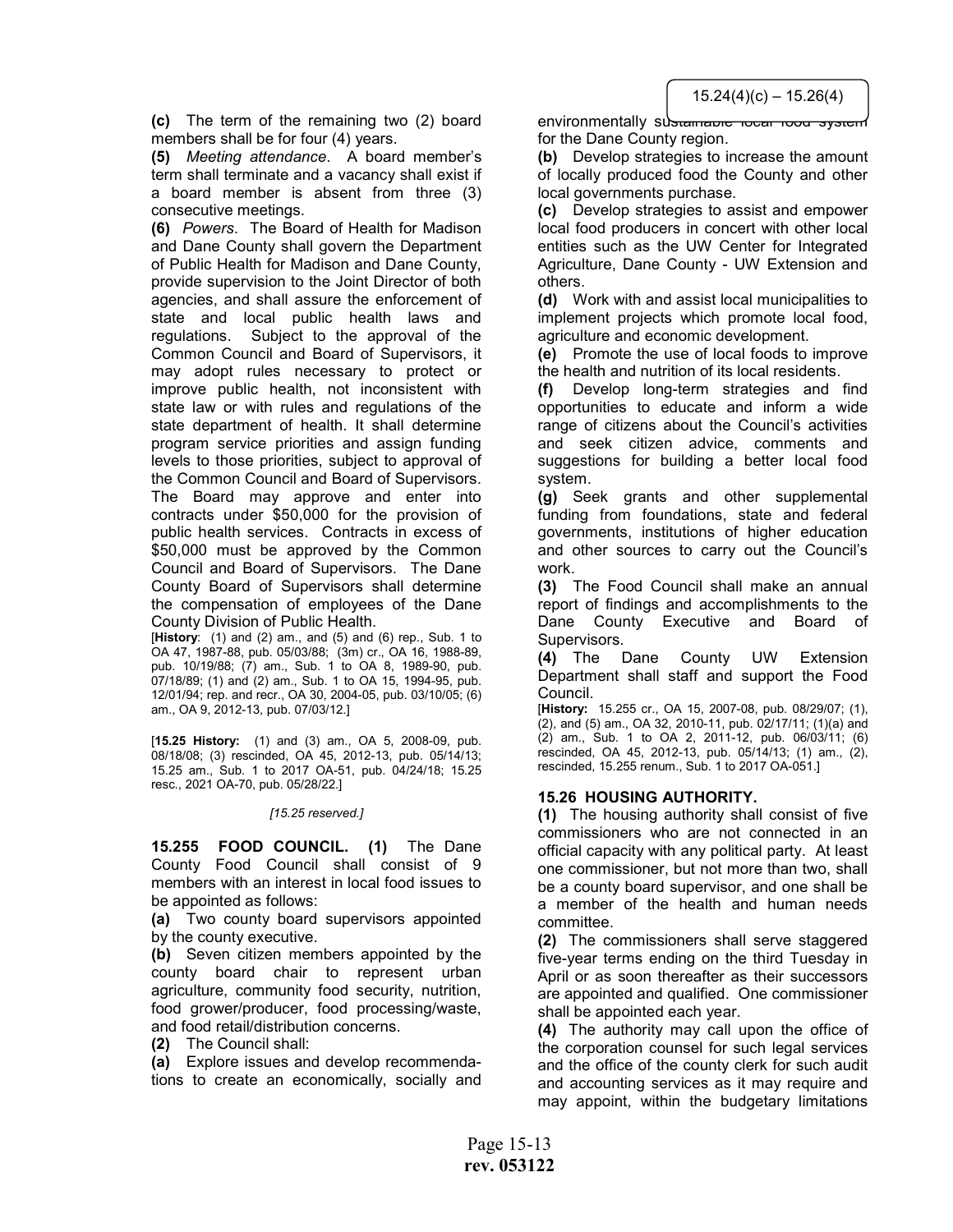established by the county board, such other staff assistance as may be required to carry out its assigned functions.

(5) The authority shall exercise the following powers in accordance with sections 66.40 - 66.404 of the Wisconsin Statutes. The authority may prepare, carry out, acquire, lease and operate housing projects approved by the county board. It may take over any housing project undertaken by other governmental bodies, when approved by the county board, by any means other than eminent domain. It may acquire privately owned property by any means, including eminent domain, with the approval of the county board and sell any or all of its interest in said property. It may contract for services, work or facilities in connection with a housing project and lease or rent property at the rents and charges the authority shall establish. It may investigate dwelling conditions within the county and the means of improving such conditions. It may invest any funds within its control and may issue bonds from time to time in its discretion, the principal and interest to be secured by its revenues or a part thereof.

(6) The authority shall be advisory to the health and human needs committee of the county board on major issues and with respect to budget and policy matters relating to housing issues.

[History: (1) am., and (6) cr., Sub. 1 to OA 47, 1987-88, pub. 05/03/88; (1) and (6) am., OA 9, 2012-13, pub. 07/03/12; (1) am., (3) rescinded; Sub. 1 to 2017 OA-51, pub. 04/24/18.]

[History: 15.261 cr., Sub. 1 to OA 37, 1990-91, pub. 04/19/91; 15.261 am., OA 18, 1998-99, pub. 02/02/99; 15.261 rep. as of 12/31/01, per s.15.261(5).]

[History: 15.263 cr., Sub. 1 to OA 43, 2000-01, pub. 05/29/01; title and (1) am., OA 32, 2001-02, pub. 02/21/02; 15.263 deleted, OA 9, 2012-13, pub. 07/03/12.]

## 15.265 LAKES AND WATERSHED COMMISSION.

(1) The board of commissioners of the lakes and watershed commission shall consist of the following persons, all of whom shall be residents of Dane County:

(a) the county executive or his or her designee;

(b) the mayor of the City of Madison or his or her designee;

(c) two (2) county board supervisors representing districts located entirely within the City of Madison;

(d) two (2) county board supervisors representing districts located entirely outside the City of Madison;

(e) one member of the Yahara Lakes Association;

(f) one member meeting the criteria set forth in s. 33.44(1)(e), Wis. Stats., and selected according to the procedures set forth in said statute;

(g) one member meeting the criteria set forth in s. 33.44(1)(f), Wis. Stats., and selected according to the procedures set forth in said statute; and

(h) one member meeting the criteria set forth in s. 33.44(1)(g), Wis. Stats., and selected according to the procedures set forth in said statute.

(1m) The county executive shall appoint the members listed under sub. (1)(c) to (h) subject to confirmation by the county board.

(1n) In making the appointments under sub. (1)(c) and (d), the county executive shall appoint persons who will represent the diverse interests of the urban and rural communities in improving the water quality and the scenic and environmental value of the county surface waters and groundwaters.

(2)(a) The term of a member appointed under sub. (1)(c) to (h) begins on the third Tuesday in April of the year in which the member is appointed and ends on the third Tuesday in April in the third year following the year in which the member is appointed.

(b) If a commissioner appointed under sub. (1)(c) or (d) is not reelected to the county board during his or her term on the commission, he or she may continue to serve on the commission until the position is filled as provided in par. (c).

(c) Vacancies occurring during the term of any commissioner appointed under sub. (1)(c) to (h) shall be filled within 90 days in the manner provided in s. 17.27(1n), Wis. Stats. A commissioner appointed to fill a vacancy may be reappointed for subsequent full terms.

(2h) Six commissioners shall constitute a quorum for the transaction of business.

(2j) The board of commissioners shall meet at least quarterly and at other times on the call of the chairperson or on the petition of any 5 members.

(2n) Any action by the board of commissioners shall require the affirmative vote of the majority of members present and voting.

(3) The commission shall be staffed by a lake management coordinator under the direct supervision of the county executive. The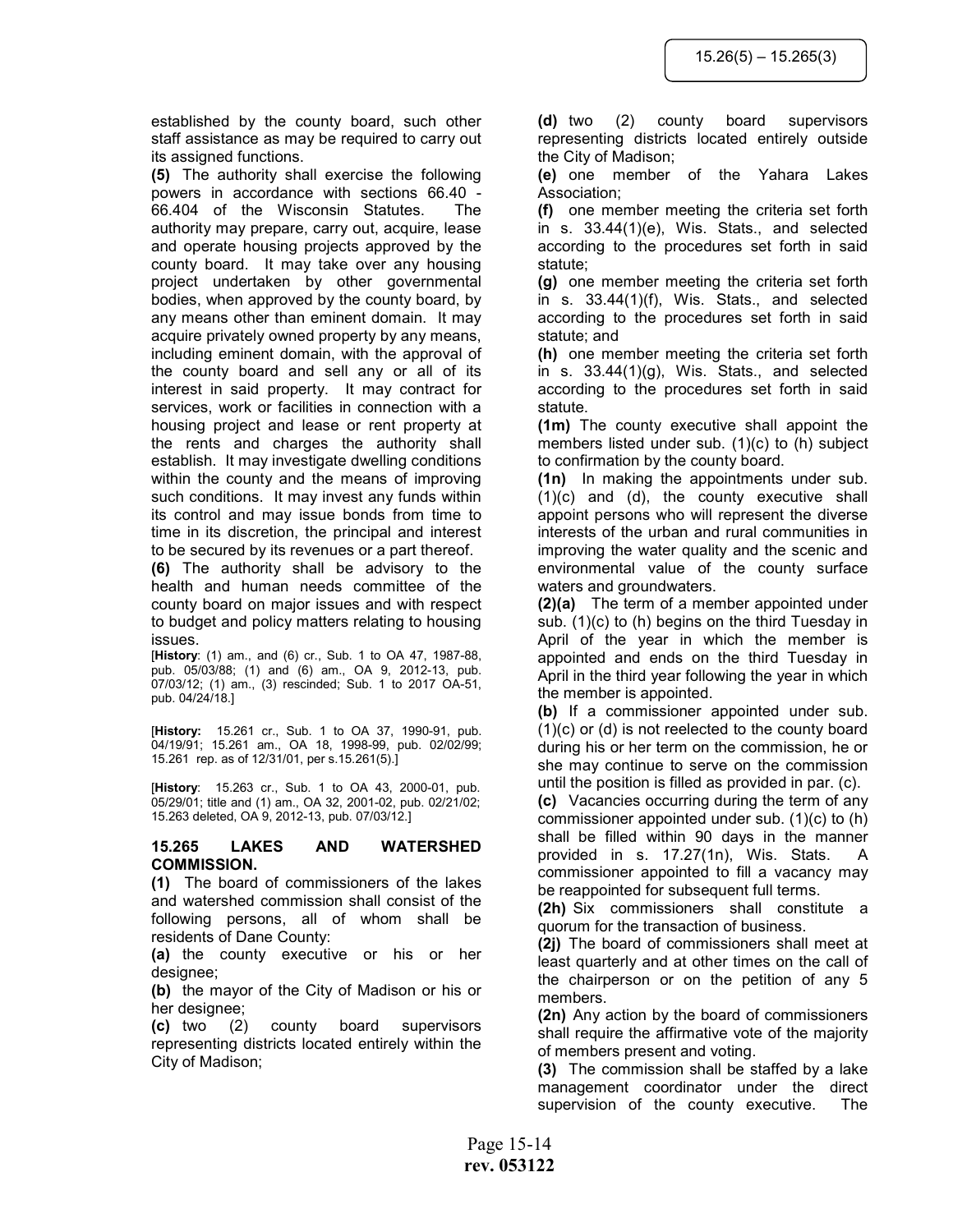coordinator shall serve as the primary staffperson for information on watershed management, coordinate water resource activities in the various county departments and pursue public and private funding available to the county for watershed management activities.

(4) The board of commissioners shall elect a chairperson, vice-chairperson and secretary from its members each year at the first meeting occurring on or after the third Tuesday in April. Such officers shall have the duties assigned to them in s. 33.44(9), Wis. Stats.

(5) The chairperson shall appoint a technical advisory committee including, but not limited to, staff representatives of the land conservation, public works, environmental health, parks, extension, highway, land regulation and records and sheriff's departments, regional planning commission, Wisconsin Department of Natural Resources, US Geological Survey and USDA Soil Conservation Service. Members of the technical advisory committee shall not receive per diems.

(6) The commission is created for the purpose of:

(a) improving the water quality, recreational enjoyment and the economic, scenic and environmental values of all county watersheds;

(b) bringing about the coordination and integration of programs relating to water quality, recreational uses, fishing, safety and access, weed and algae control and other programs to ensure efficient and cost-effective management and the ability to compete for federal, state and private funds without reducing the present water quality efforts of the county and its municipalities; and

(c) reducing soil erosion and bringing cropland soil losses into conformity with s. 92.025, Stats.

(7) The commission shall provide leadership and coordination in management, maintenance and improvement of all of the county's water resources. In so acting, the commission shall:

(a) develop general ordinances to protect water resources and recommend the same to the county board and county executive for adoption;

(b) identify statutory obstacles to county assumption of full responsibility for matters which relate to preservation and improvement of all watersheds in Dane County;

(c) assess existing methods of controlling unwanted vegetative growth in lakes and rivers and explore alternative methods;

(d) inventory water recreation opportunities and develop and recommend additional access sites;

(e) conduct feasibility studies regarding environmentally sound approaches to dredging as needed for maintaining recreational uses and access;

(f) create and distribute to the public information and educational programs on lake, watershed and shoreline management protection and management issues;

(g) develop plans for increased weed harvesting;

(h) publish a quarterly newsletter which gives updates on ongoing projects;

(i) set up monitoring sites, such as in Starkweather Creek and Pheasant Branch, in order to assess the effectiveness of its programs;

(j) seek, without delay, state funding for areas designated by the state as priority watershed improvement areas;

(k) when state enabling legislation is enacted, recommend to the county board zoning ordinance amendments wherever, within its jurisdiction, land use restrictions need to be adopted or modified; and

(L) implement matters of policy and procedure relating to countywide lake and watershed management minimum standards enacted by the county board pursuant to sec. 33.455(3), Wis. Stats., as provided in chapter 13 of the Dane County Code of Ordinances.

(8) The commission shall develop an implementation plan to achieve the goals of this section. The plan shall include the following:

(a) minimum standards for shoreland, floodplain and wetland zoning ordinances;

(b) storm drainage system plans which incorporate water quality protection measures to the maximum extent feasible;

(c) minimum standards in urban areas for street sweeping and lawn fertilization, salt usage reduction, shoreline maintenance and lawn waste collection programs;

(d) plans for bringing cropland soil loss into conformity with the standards set forth in sec. 92.025, Stats.;

(e) barnyard and feedlot runoff and waste management control plan;

(f) minimum standards for construction site erosion control ordinances; and

(g) standards for aquatic weed control, as appropriate.

(8m) The implementation plan may include recommendations for any of the following: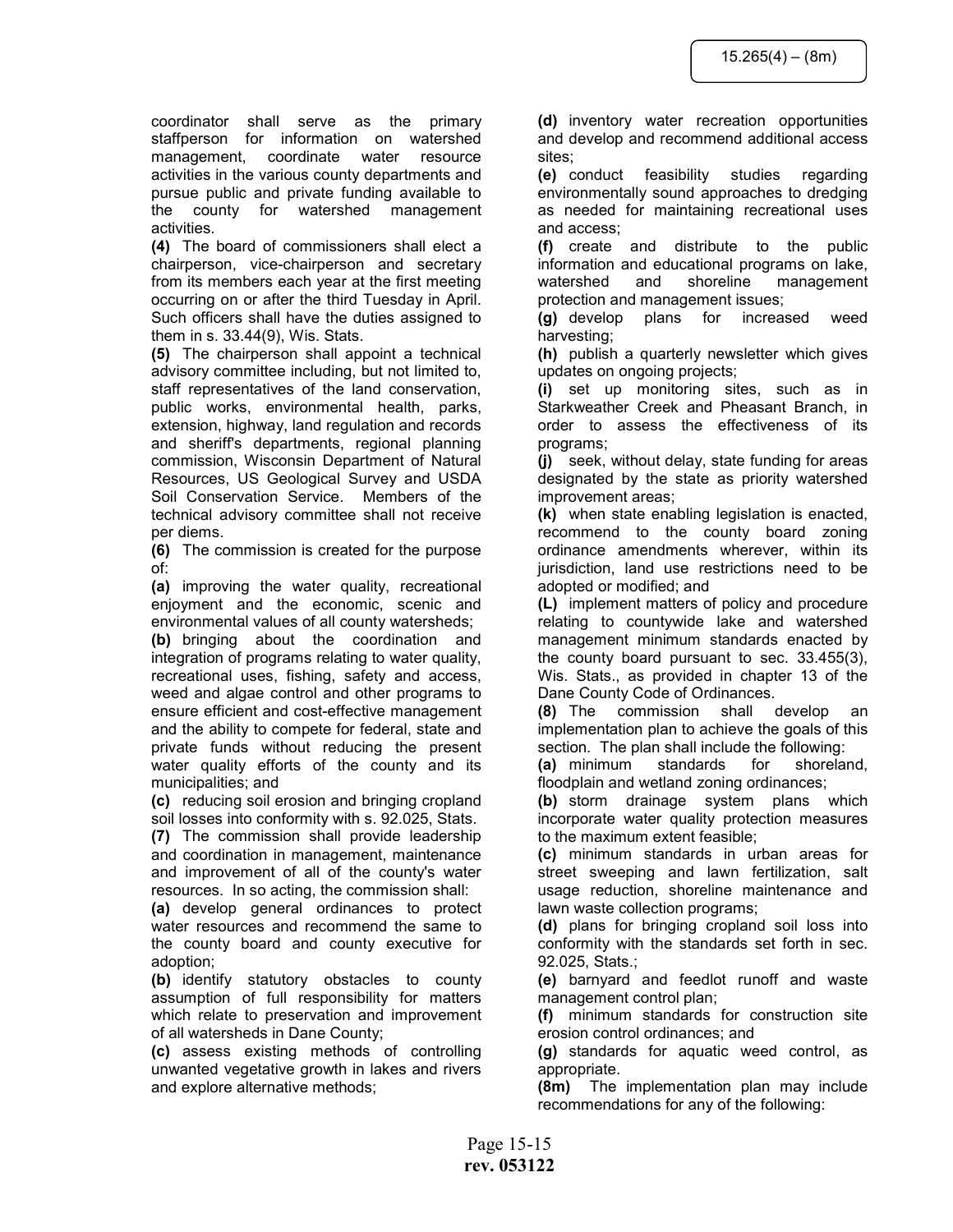(a) dredging and maintenance of navigability of waterways;

(b) operation of navigation locks and control of water levels and flow;

(c) maintenance, protection and improvement of shorelines, banks and beds of navigable waters:

(d) access to shoreline recreational areas and facilities;

(e) water safety and boating regulations, including navigation and safety aids and regulations related to other recreation uses of waterways;

(f) creation of special assessment districts;

(g) research activities and feasibility studies; and

(h) investigate cost-sharing options for any of the above.

(9) The commission shall cooperate with the department of natural resources in assessments of the implementation plan in terms of its consistency with official areawide water quality management plans and policies, and its adequacy relative to achieving its goals.

(10) The commission shall cooperate with environmental performance audits, conducted by the State of Wisconsin or its agencies, of the implementation plan and any commission programs or policies.

(11) To the extent permitted by statute, including acts amendatory to existing statutes, the commission shall exercise its powers and duties in all areas of the county.

(12) The commission shall inform itself of and coordinate the activities of the various county departments and standing committees relative to water resources management; annually develop budget proposals to submit to the county executive by September 1 for continued watershed management activities; and recommend legislative positions relating to watershed management by the county, such positions to be presented to the Dane County Board for its consideration as an official county position.

(13) The purpose, powers and duties of the commission shall be construed by reference to the expression of purpose, duties and powers set forth in secs. 33.445 and 33.45, Wis. Stats. Where the statutes expressly expand upon the commission's powers and duties, or where the statutes limit the county's authority to establish differing degrees or kinds of powers and duties, the powers and duties of the commission shall likewise be expanded or limited.

[History: 15.265 cr., Sub. 2 to OA 1, 1988-89, pub. 06/18/88; (1) am., (1m) and (1n) cr., (2) am., (2h), (2j), (2k) and (2n) created, (4) am. and (13) cr., OA 6, 1992-93, pub. 07/29/92; (7)(j) and (k) am. and (7)(L) cr., Sub. 1 to OA 22, 1993-94, pub. 09/30/94; (2k) rescinded, OA 45, 2012-13, pub. 05/14/13; (1), (2), and (2h) am., Sub. 1 to 2017 OA-51, pub. 04/24/18.]

### 15.27 LIBRARY BOARD.

(1) The library board shall consist of seven members, one of whom shall be a school district administrator who may appoint a representative. At least one but no more than two members shall be county board supervisors. One of the supervisor members shall reside in a municipality which is subject to the county library tax and the other supervisor shall reside in a municipality which provides services to the county library service. The remaining members shall be citizen members. The board shall include representatives of existing library boards under s. 43.54, Wis. Stats., and persons residing in municipalities not served by libraries.

(2) The county supervisor members shall serve two-year concurrent terms ending on the third Tuesday in April of the even-numbered years, or as soon thereafter as successors are appointed and qualified. The citizen members shall serve staggered three-year terms which shall expire on January 31 or as soon thereafter as their successor is appointed and qualified. To stagger the terms of citizen members, two shall be appointed in each year of the threeyear term cycle. The school district administrator shall serve a three year term.

(4) The board may call upon the county library coordinator for such staff assistance as may be required to carry out its assigned functions.

(5) The library board shall exercise its powers in accordance with sections 43.57-.62 of the Wisconsin Statutes. The board shall have exclusive control of the expenditure of all funds collected, donated or appropriated for the library fund and of the purchase of a site and erection of a library when authorized by the county board. The board shall have exclusive jurisdiction of all property or money acquired or leased by the county for library purposes. The board shall audit and approve all vouchers for the expenditure of funds for library purposes and the county clerk shall draw an order to pay the account. The board may employ competent persons to deliver lectures consistent with budgetary limitations established by the county board. The board shall annually report to the state division of library services and the county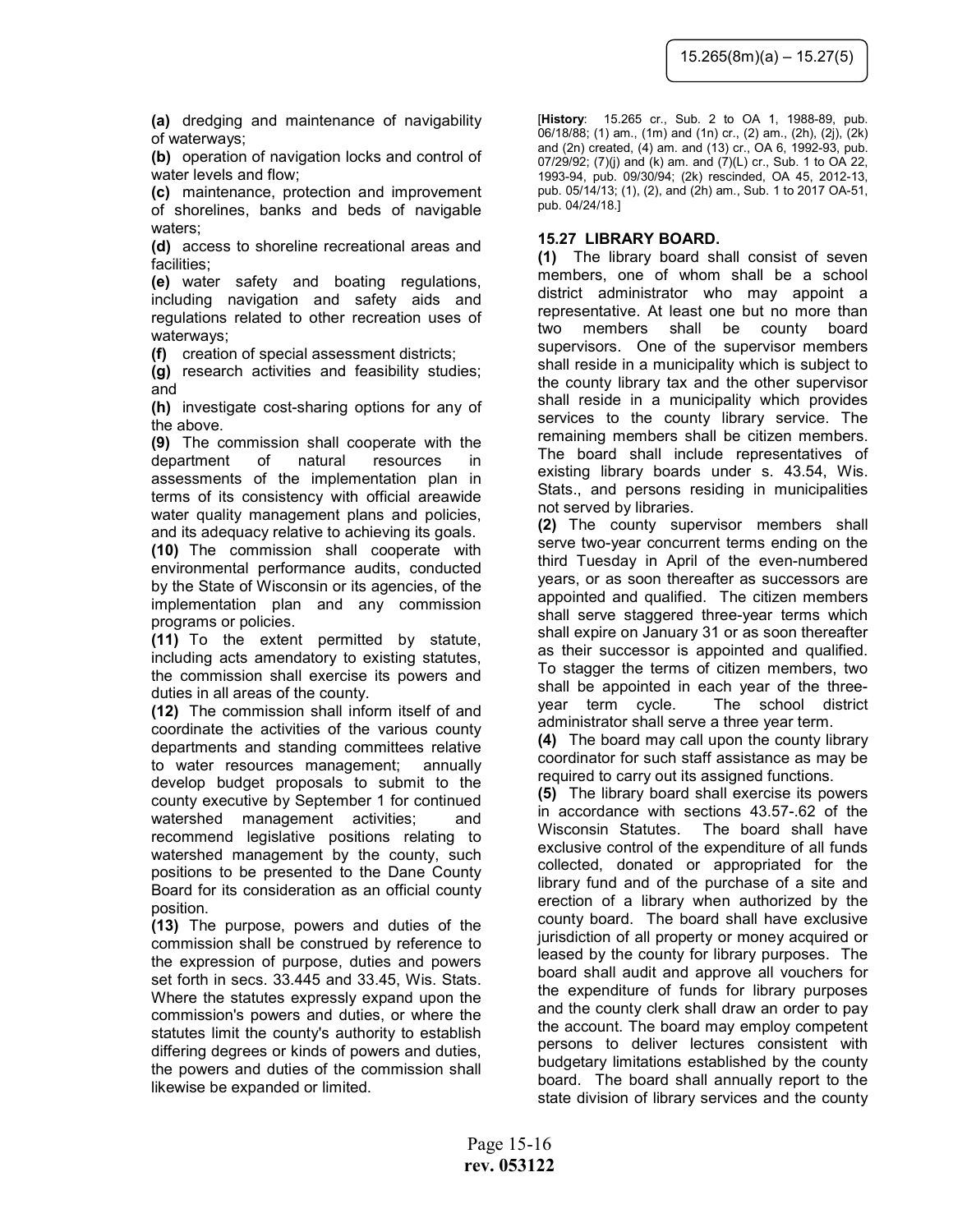board of supervisors on the condition of the library board's trust and the various sums of money received including data concerning library materials, facilities, personnel and operations.

[History: (1) and (3) am., OA 17, 1986-87, adopted 09/11/86; (1) and (2) am., OA 10, 1997-98, pub. 10/31/97; (1) am. and (3) rescinded, Sub. 1 to 2017 OA-51, pub. 04/24/18.]

NOTE: Dane County operates a county library service pursuant to the authority of s. 43.57(3), Stats.; the library board is one formed under s. 43.57(4)(b), Stats.

[History: 15.275 rescinded, Sub. 1 to 2017 OA-51, pub. 04/24/18.]

15.28 METROPOLITAN SEWERAGE DISTRICT COMMISSION. (1) The metropolitan sewerage commission shall consist of five (5) members who are residents of the district. In the appointment of members of the metropolitan sewerage commission, serious consideration should be given to the appointment of a county board supervisor who is a resident of the district.

(2) The members shall serve staggered fiveyear terms ending on June 30 or as soon thereafter as their successors are appointed and qualified. One term shall expire each year.

(3) The members of the commission shall receive per diem and mileage as authorized by state law.

(4) The commission may employ such staff as may be required to carry out its assigned functions.

(5) The commission shall prepare and adopt plans and standards for all projects to be operated within the district which shall be consistent with the plans of the regional planning commission. The commission may plan and conduct scientific experiments. The commission may adopt rules for the protection, management and use of the system in accordance with section 66.24(1)(d) of the Wisconsin Statutes. The commission shall prepare an annual report of its transactions and expenses and all planned additions and major changes in facilities and services and shall file a copy of the report with the departments of natural resources and health services, the county clerk and the governing bodies of all municipalities having territory within the district. The commission may acquire property by any method including eminent domain which may be required to meet the objectives of the commission, and property may be sold or otherwise transferred by the commission when

not needed for such purposes. All powers of the commission shall be construed in accordance with section 66.24 of the Wisconsin **Statutes** 

[History. (5) am., OA 9, 2012-13, pub. 07/03/12; (3) am., OA 45, 2012-13, pub. 05/14/13.]

#### [15.29 reserved.]

[History. 15.29 cr., OA 6, 1988-89, pub. 06/23/88; am., Sub. 1 to OA 35, 1990-91, pub. 04/03/91; s. 15.29 rep., OA 17, 1999-2000, pub. 12/14/99.]

15.295 MONONA TERRACE CONVENTION AND COMMUNITY CENTER BOARD. (1) Composition; terms. The Monona Terrace Convention and Community Center Board, created pursuant to contract dated March 17, 1993 ("the agreement"), shall have twelve (12) members appointed to staggered three-year terms expiring as of May 1st. Six appointments shall be made by the mayor of the City of Madison, five by the county executive and one by the governor of the State of Wisconsin. All appointments shall expire as of May 1st of the third year after appointment except for transitional terms which may be of one, two or three year lengths. Once appointed, regardless of other limitations on continuing to serve, a member shall serve until his or her successor is appointed and is confirmed. Except for the gubernatorial appointment, appointees are subject to confirmation by the city or county, as appropriate.

(1m) Alternates. The mayor and county executive may each appoint one alternate member, for three-year terms ending on May 1st. The alternate appointed by the mayor shall be entitled to vote only when one or more of the other mayoral appointees is absent and the alternate appointed by the county executive shall be entitled to vote only when one or more of the other county executive appointees is absent. Alternates may serve on committees of the board and shall have full voting rights at all times in committee. An alternate may serve as an officer of a committee but may not serve as an officer of the board. Alternates shall be entitled to attend all board meetings and participate in all board discussions but shall not be included when determining whether a quorum of the board exists unless eligible to vote at the meeting. An alternate shall continue to serve until his or her successor is appointed and confirmed.

(2) Transitional provisions; city and county memberships. Each appointing authority shall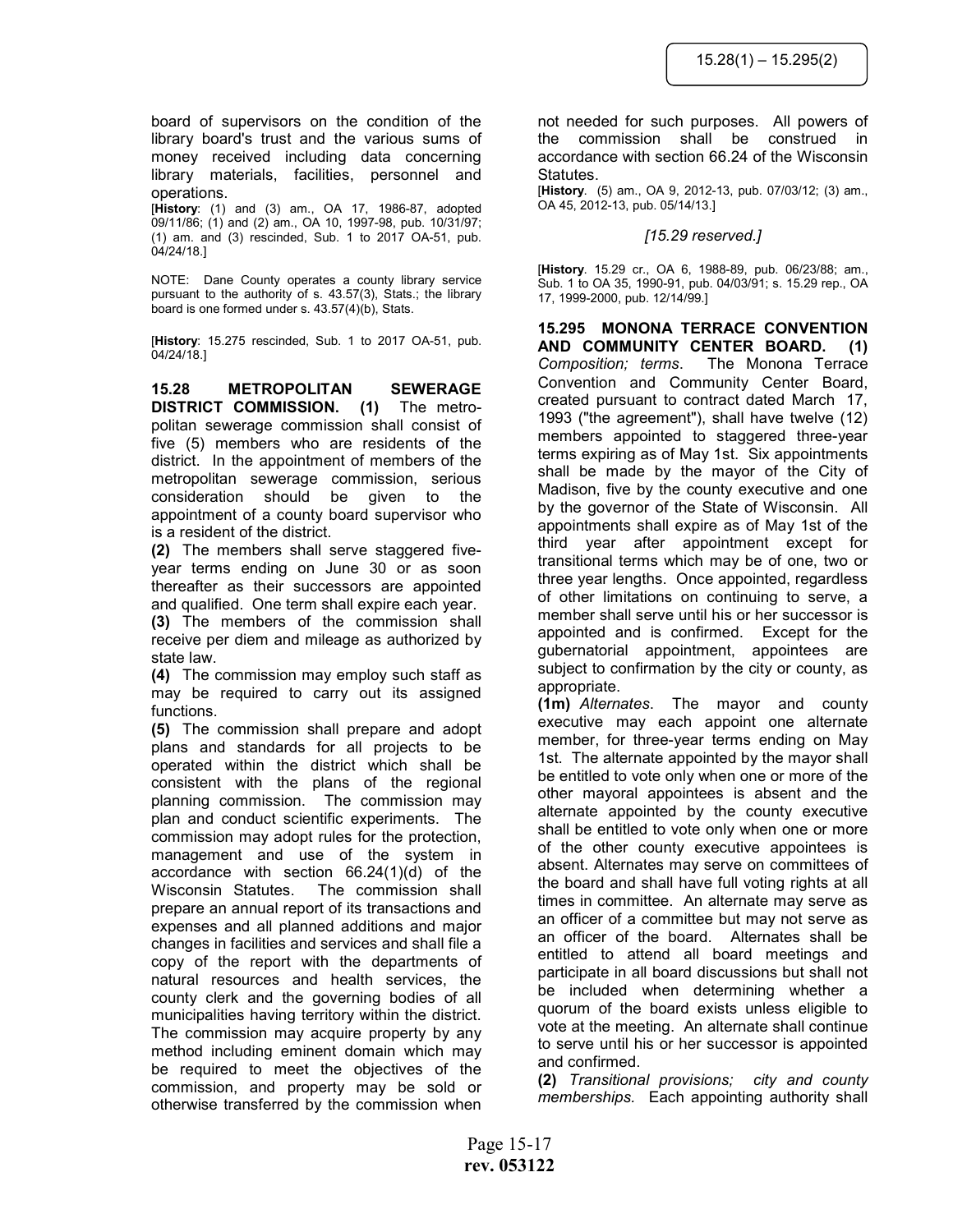designate the terms of office for the original appointees in order to achieve staggered terms. The mayor shall designate 2 of the original city appointees for one-year terms each, 2 for twoyear terms each and 2 for three-year terms each. The county executive shall designate 2 of the original county appointees for one-year terms each, 2 appointees for two-year terms each and 1 for a three-year term. The original appointment by the governor shall be for a three-year term. The original mayoral and executive appointments to the board shall be made no later than May 1, 1993.

(3) Quorum defined. A quorum of the board to conduct business shall consist of a majority of its members, excluding vacancies.

(4) Officers; by-laws. The members of the board shall create by-laws for the board which shall be subject to approval by city's common council except that the by-laws shall provide for election by board members of a chairperson, vice-chairperson and secretary for one year terms expiring May 1st. Matters not covered in the by-laws or in the agreement shall be decided by reference to the most recent edition of Robert's Rules of Order.

(5) Duties of board; general authority. The board shall have broad authority and latitude to make decisions to operate a successful convention and community center and shall establish all policies, rules and regulations governing Monona Terrace and oversee its operation, subject to the limitations set forth in the agreement.

(6) Duties of board; mission statement. The board shall develop a mission statement for Monona Terrace, subject to approval of city's common council.

(7) Duties of board; annual budget. The board shall review and approve the budget for Monona Terrace presented by the director and recommend the budget for Monona Terrace to city's common council. Following approval of the budget by city's mayor and common council, the board shall be authorized to determine the allocation of funds within the available city appropriations and other revenue. The budget will provide broad latitude for the board to oversee financial operations, including the authority to accept and expend operating revenues and grants received by Monona Terrace during the fiscal year.

(8) Duties of board; user rates, financial oversight. The board shall establish all user rates and charges for Monona Terrace and oversee the financial performance of the facility consistent with city's accounting and financial reporting standards.

(9) Duties of board; hiring of director. The board shall constitute or appoint a search committee for the position of director of Monona Terrace ("the director") and shall recommend 3 to 5 candidates to city's mayor for his or her consideration for appointment as the director. City's mayor shall submit the names to an oral interview panel for recommendation of a final selection. The oral panel shall consist of the exposition center director, a member of the Monona Terrace Board and three persons to be named by city's mayor. Prior to making the final selection, city's mayor shall meet with the board to review the selection of the successful candidate. In addition, the board shall review and recommend approval to city's common council of any employment contract with the director. Board concurrence shall be required in any non-renewal or termination of the director's employment.

(10) Duties of board; contracting authority. The board is empowered to enter into contracts to purchase or provide goods and services consistent with the mission of Monona Terrace, the approved budget and city's ordinances.

(11) Duties of board; marketing. The board shall cooperate with the common marketing agent selected by the city and county.

(12) Duties of board; joint services with the Alliant Energy Center. The board shall participate in joint services with county's Alliant Energy Center whenever and wherever it determines the same to be economically feasible and in the best interests of both parties, including utilization of those county services identified in paragraph 29 of the agreement. The board shall at least annually issue a report analyzing opportunities for increasing efficiency through joint services and operations, together with the board's decisions thereon.

(13) Duties of board; community promotions. The board shall assure that Monona Terrace marketing efforts, in conjunction with the joint marketing agent's efforts, actively promote 'hub & spoke' day trips (trips to various Dane County sites and communities) for Monona Terrace attendees and families.

(14) Duties of board; community access. The board shall establish a schedule of non-profit user rates to assure community access to the facility.

(15) Duties of board; small business opportunities. The board shall aggressively seek to involve small business enterprises in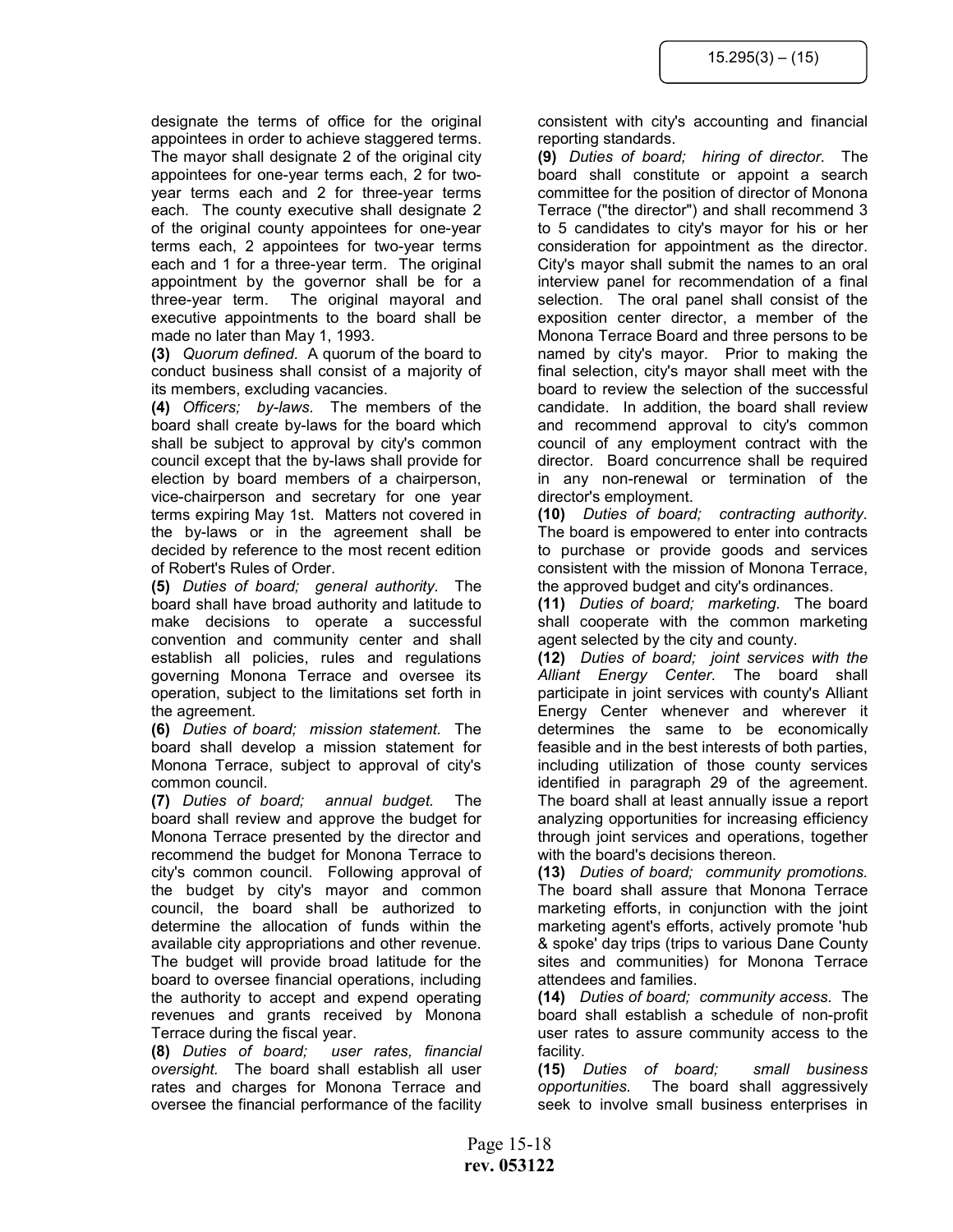the operations and development of the facility and shall also promote employment opportunities for economically disadvantaged persons throughout Dane County in all aspects of Monona Terrace employment and contracting. Within six months of its creation, the board shall set goals in these areas and document plans to achieve the goals. The board shall provide subsequent performance reports and plan updates annually thereafter.

[History: cr., Sub. 2 to OA 35, 1992-93, pub. 04/14/93; (1m) cr., OA 11, 1995-96, pub. 09/19/95, eff. when similar ordinance adopted by City of Madison; (12) am., OA 9, 2012-13, pub. 07/03/12.]

15.30 PARK COMMISSION. (1) The park commission shall consist of seven (7) members, any number of whom shall be county board supervisors.

(2) The members shall serve four (4) year terms ending on July 1. The term of any commissioner who was appointed when a member of the county board shall terminate when county board membership expires unless reappointed at that time.

(4) The commission may call upon the parks director to provide such staff services as shall be necessary to carry out its assigned functions.

(5) The park commission shall exercise the powers of the rural planning committee as specified in section 27.015 of the Wisconsin Statutes. The commission may lay out, improve, maintain and govern all county parks and parkways. It may accept gifts of land and money, to be used for park purposes, in the name of the county. It may acquire by all means, including eminent domain, property it deems suitable for park purposes and land so acquired may not be disposed of without the consent of the park commission. The commission shall exercise its powers as provided in section 27.05 of the Wisconsin Statutes.

(6) Greenspace duties. (a) The commission shall have the duty and responsibility to review and approve plans which identify and define greenways, open space and corridors designed to protect environmentally sensitive areas and natural resources, consider the visual and functional separation of municipalities and satisfy community outdoor recreation needs such as parks, playgrounds and trails.

(b) The commission shall also develop and evaluate proposals for the implementation of a green space preservation plan.

(c) In the course of carrying out the duties of this section, the commission may appoint a citizen advisory committee; consult with representatives of the Dane County Towns Association and mayors and village presidents of Dane County; hold public hearings on proposals and recommendations for the preservation of greenways, open spaces and corridors; report to the county board with proposals and recommendations; and have authority to request staff support and assistance from the planning and development department and the parks department as necessary from time to time.

[History: (6) cr., OA 2, 1998-99, pub. 09/01/98; (3) rescinded, OA 45, 2012-13, pub. 05/14/13.]

[History: 15.31 deleted, OA 9, 2012-13, pub. 07/03/12.]

[History: 15.32 rescinded, Sub. 1 to 2017 OA-51, pub. 04/24/18.]

# [15.31 – 15.32 reserved.]

15.33 ARTS AND CULTURAL AFFAIRS COMMISSION. (1) The arts and cultural affairs commission shall consist of eleven (11) members, one (1) of whom shall be county board supervisors and ten (10) of whom shall be citizen members.

(2) It shall be the duty of the commission to:

(a) Assist in the planning, coordination and promotion of county and local programs with an historic, cultural or festival nature.

(b) Oversee the provision of county services and the allocation of county money to cultural programs, encouraging maximum service and accountability in return for tax dollars.

(c) Plan and execute the publication of information materials such as a promotional brochure on the county as a whole; instructional packets and slide/tape presentations for use in schools and by organizations; and assist in publishing the "Guide to Historic Dane County."

(d) Unify and publicize the many county information services, both to prevent duplication and to improve accessibility to county government while minimizing confusion.

(e) Create opportunities for cultural exchange and increased interdependence of communities, especially for the purpose of sharing plays, histories, crafted materials, etc.

[History: (1) and (2) am., OA 46, 1987-88, pub. 04/27/88; (1) am., OA 24, 1992-93, pub. 02/03/93; (1) and (2) am., OA 10, 2008-09, pub. 07/30/08; (4) rescinded, OA 45, 2012-13, pub. 05/14/13; 15.33 am., Sub. 1 to 2017 OA-51, pub. 04/24/18; (1) am., 2018 OA-18, pub. 01/03/19.]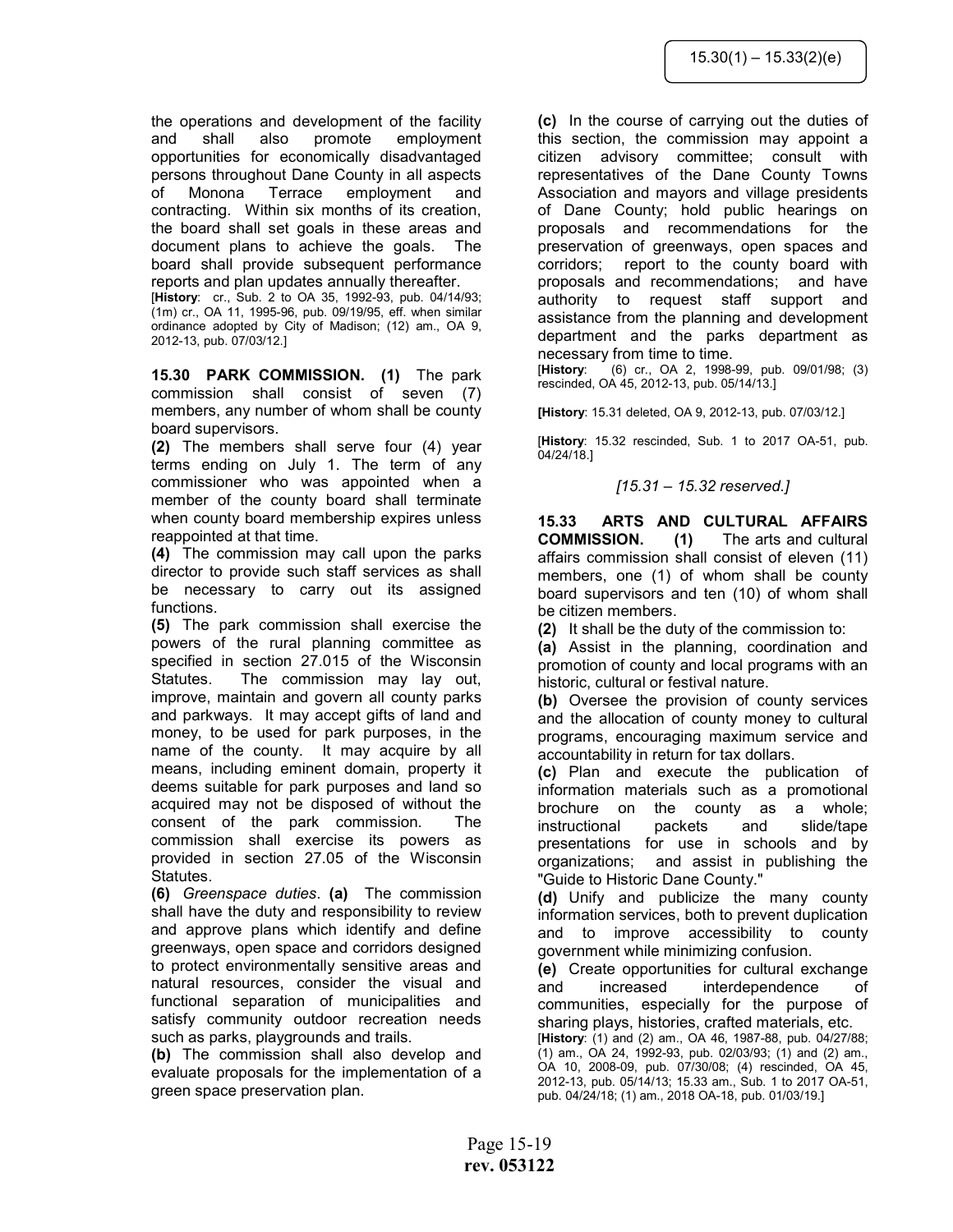#### 15.34 PUBLIC SAFETY COMMUNICATIONS ADVISORY COMMISSION.

(1) Definitions. As used in this section, the following words shall have the meanings indicated:

(a) City mean the City of Madison.

(b) Commission means the Public Safety Communications Advisory Commission.

(c) Department means the Dane County Department of Public Safety Communications.

(d) Director means the director of the Dane County Department Public Safety Communications.

(e) Dispatch center means the dispatch center of the Dane County Department of Public Safety Communications.

(2) Composition. The commission shall consist of ten members, as follows: the sheriff or designee, the city's police chief or designee, a representative of the Dane County Police Chief's Association, selected by the Association, the city's fire chief or designee, a representative of the Dane County Fire Chief's Association, selected by the Association, city's Information Technology Director or designee, a representative of Dane County's EMS Association, selected by the Association, the technical services manager of Dane County's Division of Information Management or designee, the city's Radio Shop Manager or designee, and the Dane County Land Information Officer or designee.

(3) Terms. Members of the commission shall serve two-year terms ending in May of evennumbered years. The commission shall select its chairperson and vice chairperson to serve a two-year concurrent term no later than during the month of June of even-numbered years. Members of the commission shall serve until a successor is selected.

(4) Duties. The commission shall serve in an advisory capacity to the department on matters related to the operating practices of the dispatch center and technology issues and projects related to public safety communications. Director shall make every reasonable effort to inform the commission and solicit its feedback prior to any changes to the dispatch center's operating practices.

 [History: cr., OA 36, 1991-92, pub. 04/22/92; (13) am., OA 14, 1992-93, pub. 10/14/92; (18) cr., OA 17, 1993-94, pub. 11/05/93; (9) am., OA 18, 1993-94, pub. 11/05/93; (13) am., OA 3, 1995-96, pub. 05/12/95; (2) and (12) am., Sub. 1 to OA 36, 2001-02, pub. 08/13/02; (1), (2), (12) and (14) - (17) am., and (13n) cr., O.A. 3, 2005-06, pub. 06/02/05; (2) am., Sub. 1 to OA 11, 2006-07, pub. 08/31/06; (5) rescinded, OA 45, 2012-13, pub. 05/14/13; (2) am., 2014 OA-046, pub.

08/27/14; 15.34 rescinded and recreated, Sub. 2 to 2014 OA-56, pub. 11/19/14.]

# 15.35 LAND INFORMATION COUNCIL.

(1) The land information council shall consist of ten (10) members, including the register of deeds, the treasurer, the real property lister or their designee, the county surveyor, the director of land and water resources, the director of administration and four (4) members appointed by the county executive, as follows: a county board supervisor, a realtor employed within the county, a public safety or emergency communications representative employed within the county, and one additional member who resides in Dane County.

(2) The register of deeds, treasurer, property lister, county surveyor, director of land and water resources and the director of administration shall serve on the council concurrent with their term of office or term of employment. The county supervisor member shall serve two year concurrent terms ending on the third Tuesday in April of even-numbered years or as soon thereafter as a successor is appointed and qualified. The citizen members shall serve staggered three-year terms which shall expire on June 30 or as soon thereafter as their successors are appointed and qualified. To stagger the terms of the citizen members, the county executive shall designate one of the original citizen terms as a one-year term, one as a two-year term and one as a three-year term. All succeeding citizen member appointments shall be for three year terms.

(3) The land information council shall be an advisory body to review the priorities, needs, policies, and expenditures of the land information office, and advise the county board and county executive on matters affecting the land information office.

[History: cr., Sub. 1 to OA 30, 2010-11, pub. 12/30/10; (1) am., OA 9, 2012-13, pub. 07/03/12.]

15.36 COMMISSIONERS OF CONDEM-NATION. (1) Hourly rate. Commissioners of condemnation shall be compensated for actual services rendered at the rate of \$40.00 per hour.

(2) Mileage. Commissioners of condemnation shall receive mileage at the same rate paid county board members for the necessary and direct round trip travel from their homes to the place where the condemnation commission conducts its hearings.

[History: (1) am., OA 27, 1990-91, pub. 01/03/91; (1) am., OA 23, 1995-96, pub. 10/17/95.]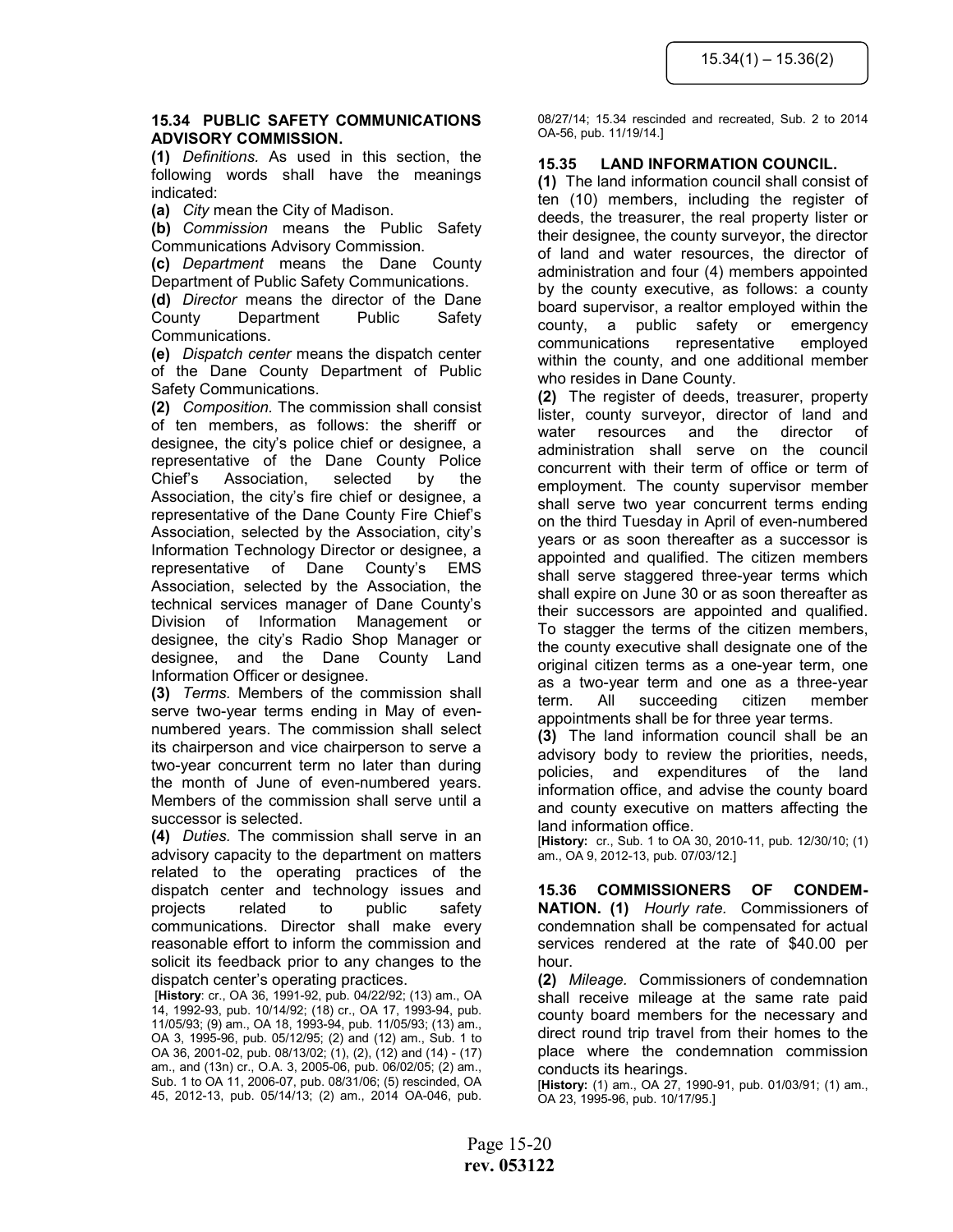## 15.37 DANE COUNTY VETERANS' SERVICE

COMMISSION. (1) The commission shall consist of five residents of Dane County who are also veterans. In addition, the chairperson of the health and human needs committee shall appoint one of its members as an ex-officio member of the commission unless that commission already has a voting member who is a member of the health and human needs committee.

(1m) Transitional provision. To implement the transition from 3 members to 5 members, the executive shall appoint 2 members, designating one for a one year term and designating the other for a 3 year term.

(2) Commissioners shall serve staggered three-year terms expiring on the second Monday in December.

(3) Each commissioner shall be bonded in accordance with Section 59.21(1) of the Wisconsin Statutes.

(4) The commission shall organize itself by electing one of its number as chairperson. The county veterans' service officer shall serve as executive secretary of the commission.

(5) The commission shall meet annually on or before the first Monday of January of each year at the courthouse. Other meetings shall be held at such times as are necessary.

(6) The commission may furnish aid to needy veterans, needy spouses, surviving spouses, minor and dependent children of such veterans and needy parents of such veterans if the right of such person to aid shall be established to its satisfaction. The commission shall create a list containing the name, place of residence and amount to be paid each such person, which shall be signed by the chairperson and secretary and deposited with the county clerk. Total disbursements made by the commission shall not exceed the amount collected from the tax levied. In lieu of furnished money, the commission may furnish aid in a different manner. The commission may request the county clerk to issue an order upon the county treasurer to a purveyor of services or commodities for the purchase of such services or commodities or the commission may furnish such supplies as it deems best. The commission shall make a detailed report to the county board at each annual session thereof showing the amount expended.

(7) The health and human needs committee shall review and approve any budgets, resolutions or ordinance amendments prepared by or referred to the commission. The

commission shall be advisory to the health and human needs committee of the county board on major issues and with respect to budget and policy matters.

[History: (1) and (2) am., (1m) cr., OA 34, 1993-94, pub. 03/03/94; (1) and (7) am., OA 9, 2012-13, pub. 07/03/12; (3) am., OA 10, 2012-13, pub. 09/18/12.]

15.38 TREE BOARD. (1) The tree board shall consist of nine members appointed by the county executive. The members shall be appointed to staggered three year terms. The membership shall include representatives of the private sector, area communities, citizens with interest in community forestry and environmental issues, and at least one member of the Dane County Board of Supervisors.

(2) The board shall elect a chairperson or two co-chairpersons and a vice-chairperson from its members each year at the first meeting occurring after the third Tuesday in April.

(3) The tree board is created to coordinate community forestry issues in Dane County; develop comprehensive forestry policies for Dane County; develop educational efforts on proper tree management; seek public and private funding for community forestry management; coordinate demonstration projects; integrate natural resource issues into local and regional planning efforts; and report annually to the county executive and the county board on strategies for managing Dane County's community forest ecosystem.

(4) Staff assistance to the tree board shall be provided by a staff team led by the Dane County Extension Agent.

 $[History: cr. OA 58, 1996-97, pub. 05/27/97; (2) cr. (3)]$ and (4) renum., 2021 OA-20, pub. 09/30/21.]

#### 15.39 COMMISSION ON ECONOMIC AND WORKFORCE DEVELOPMENT.

(1) As used in this section:

(a) Commission means the Commission on Economic and Workforce Development.

(b) Director means the director of the office of Economic and Workforce Development or his or her designee.

(2) The commission shall consist of eleven (11) members appointed by the county executive.

(a) Five of the members shall be:

1. A representative of the Workforce Development Board of South Central Wisconsin;

2. A representative of the City of Madison's Division of Economic Development;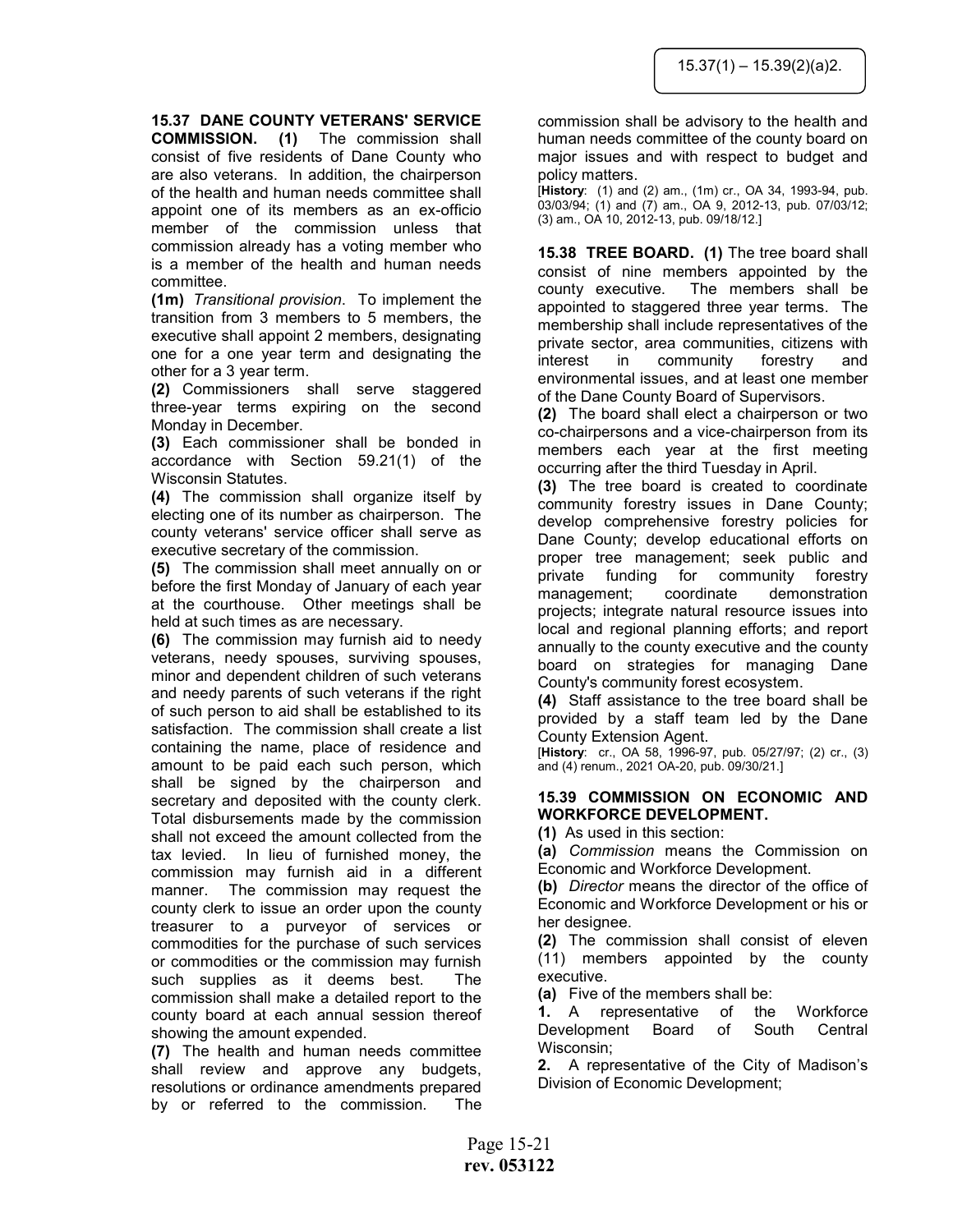3. A municipal economic development director from outside the City of Madison; and

4. Two (2) county board supervisors.

(b) Additionally, six of the members shall be appointed with consideration of representatives of the following areas:

1. A representative of a clean/green energy industry;

2. A representative of an agricultural industry;

3. A representative of a small business;

4. A representative of a minority owned business;

5. A representative of a bio-tech manufacturing business;

6. A representative of a community development organization;

7. A representative of organized labor;

8. A representative of a woman-owned business.

(3) The county supervisor members shall serve two-year concurrent terms ending on the third Tuesday in April of the even-numbered years or as soon thereafter as successors are appointed and qualified. The citizen members shall serve staggered three-year terms which shall expire on June 30 or as soon thereafter as their successors are appointed and qualified.

(4) Transitional provision. Notwithstanding sub. (3), the county executive shall designate the initial terms of appointees so that three terms expire in each of the first two years and three in the third year. Appointments for unexpired terms shall be for the balance of the term only.

(5) The duties of the commission shall be to:

(a) Provide policy oversight to the Office of Economic and Workforce Development and provide advice to the director regarding coordination of the county's economic development efforts;

(b) Work with the Office of Economic and Workforce Development to coordinate existing economic development interests, business leaders, educators, investors, and local government officials to work to address identified challenges to job creation;

(c) Assist in promotion of the county's high quality of life and pursue opportunities for new job and business development; and

(d) Advise the county board and county executive on strategies that encourage economic growth and prosperity in Dane County.

[History: 15.39 cr., Sub. 1 to OA 24, 2011-12, pub. 12/12/11; 15.39 am., OA 21, 2012-13, pub. 10/31/12.]

# 15.40 COMMUNITY DEVELOPMENT BLOCK

GRANT COMMISSION. (1) The Community Development Block Grant (CDBG) Commission shall consist of 13 members appointed by the county executive, all of whom shall be residents of Dane County with interest and expertise in housing, economic development, and community services. The commission's membership shall consist of:

(a) Two county board supervisors, one of whom is a member of the Personnel & Finance Committee;

(b) Nine members who are residents of and who will serve as representatives of those towns, villages and cities which are participants in the housing & community development partnership; and

(c) Two at-large citizen members.

(2) (a) In making the appointments under sub. (1)(b) and (c), the county executive shall give consideration to local elected officials, persons with expertise in areas such as banking, real estate development, housing rentals or sales, general business, economic development and public services, as well as persons who directly represent the views of low and moderate income people whom the Community Development Block Grant Program and Home Investment Partnerships Program (HOME) are intended to serve.

(b) Additionally, in making the appointments under sub. (1)(b), the county executive shall identify the type of local government, whether a city, village or town, which each appointee represents and, as much as is practicable, shall appoint members in proportion to the program's population residing in each type of local government. The executive shall also give due consideration to persons nominated by the chief elected officials of participating towns, cities and villages.

(3)(a) The terms of commissioners appointed under sub. (1) shall begin on the third Tuesday in April of the year of appointment and shall expire two years thereafter at midnight of the day before the third Tuesday in April.

(b) If a commissioner appointed under sub. (1)(a) is not reelected to the county board during his or her term on the commission, he or she shall continue to serve on the commission until a successor is appointed and qualifies.

(4) The commission shall be staffed by a coordinator designated by the county executive. The coordinator shall serve as the primary staffperson for information on commission business and coordinate commission activities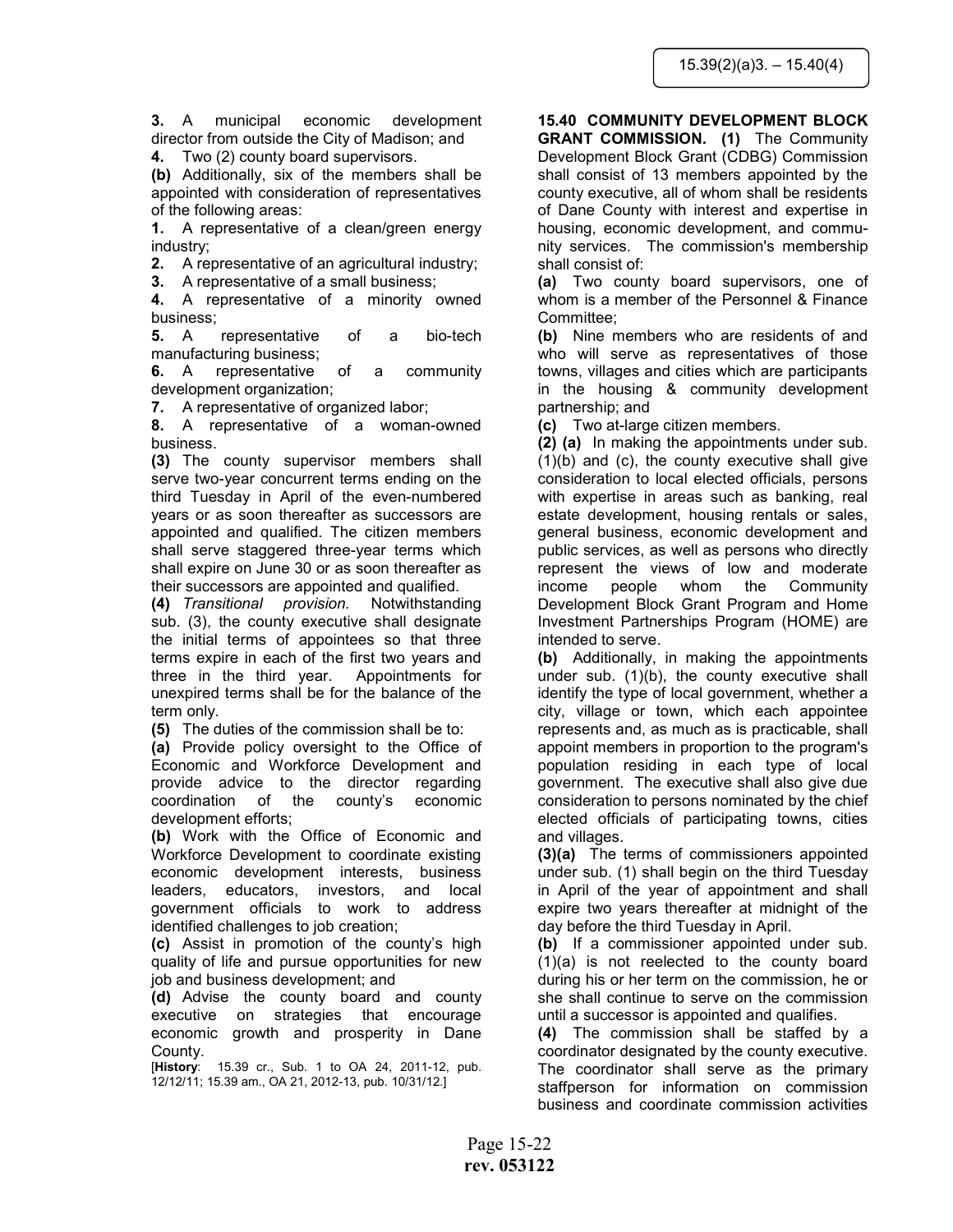between the various county departments and local governments.

(5) The commissioners shall elect a chairperson and vice-chairperson from its members each year at the first meeting occurring on or after the third Tuesday in April.

(a) The chairperson shall preside at all meetings and all public hearings held by the commission.

(b) The vice-chairperson shall preside at any meeting or any public hearing held by the commission at which the chairperson is unable to preside.

(c) A designee of the chairperson shall keep minutes of all proceedings of the commission.

(6) The duties of the commission shall be to:

(a) Recommend to the county board and county executive plans, including amendments thereto, for use of federal housing and urban development funds, including CDBG and HOME funds, that are consistent with federal requirements, effectively address the needs of low and moderate income people, and consider the community and housing development goals of participating communities;

(b) Foster participation of citizens and local officials in making decisions on use of funds through the citizen participation plan, public hearings and other means;

(c) Oversee a process in which contracts for CDBG and HOME services are awarded on a competitive basis;

(d) Review proposals for financial assistance to determine if the proposals meet federal requirements, and are cost-effective projects that meet the goals and objectives of plans approved by the county board and county executive and the federal government;

(e) Recommend to the county board and county executive approval of contracts and contract revisions for funding priority;

(f) Evaluate performance of contractors performing funded activities, including obtaining such information as is reasonably necessary for such evaluation;

(g) Oversee cooperation agreements between Dane County and participating local jurisdictions; and

(h) Make other recommendations to the county board and county executive for policies, programs and administration to achieve CDBG and HOME purposes of providing housing, economic opportunity and community development and services benefiting low and moderate income people in participating communities.

[History: cr., OA 12, 1999-2000, pub. 10/06/99; (1)(intro.) am., OA 11, 2000-01, pub. 10/02/00; (1), (2), (3), (5) and (6) am., OA 14, 2002-03, pub. 11/19/02; (1)(a) am., Sub. 1 to 2017 OA-51, pub. 04/24/18.]

[Non-Code Provision: The terms of all commissioners presently serving on the CDBG Commission have expired. Therefore, in order to provide for staggered terms and notwithstanding s. 15.40(3)(a) above, after the effective date of this amendment, seven of the initial appointments shall expire in April 2004 and six shall expire in April 2005. Thereafter, all commissioners shall serve two-year terms. OA 14, 2002-03, pub. 11/19/02.]

# 15.41 TRAFFIC SAFETY COMMISSION.

(1) As used in this section:

(a) Highway commissioner means the county employee having that title.

(b) Highway safety coordinator means the county employee having that title as determined by job description or appointment.

(c) Member representing the field of education includes, but is not limited to, a CESA administrator, school district administrator, high school principal, teacher or driver education instructor.

(d) Member representing the field of medicine includes, but is not limited to, a medical examiner, hospital or clinic executive, a physician, physician assistant, nurse or a member of the emergency medical system.

(e) Member representing in the field of law includes, but is not limited to, a judge, court commissioner, prosecutor, corporation counsel or attorney.

(f) A member may be appointed to the commission who meets multiple qualification categories.

(2) The Traffic Safety Commission shall consist of up to eleven members as follows:

(a) The Dane County Highway Commissioner or other employee of the Highway Department designated by the highway commissioner to act on his or her behalf, who shall also act as alternative chairperson of the committee.

(b) The Dane County Sheriff or other employee of the Sheriff's Office designated by the sheriff to act on his or her behalf, who shall also act as chairperson of the committee.

(c) The Dane County highway safety coordinator.

(d) Up to five members appointed by the county executive and approved by the county board for staggered three-year terms representing the fields of law enforcement and other professions and including at least one or more members representing each of the fields of education, medicine, law.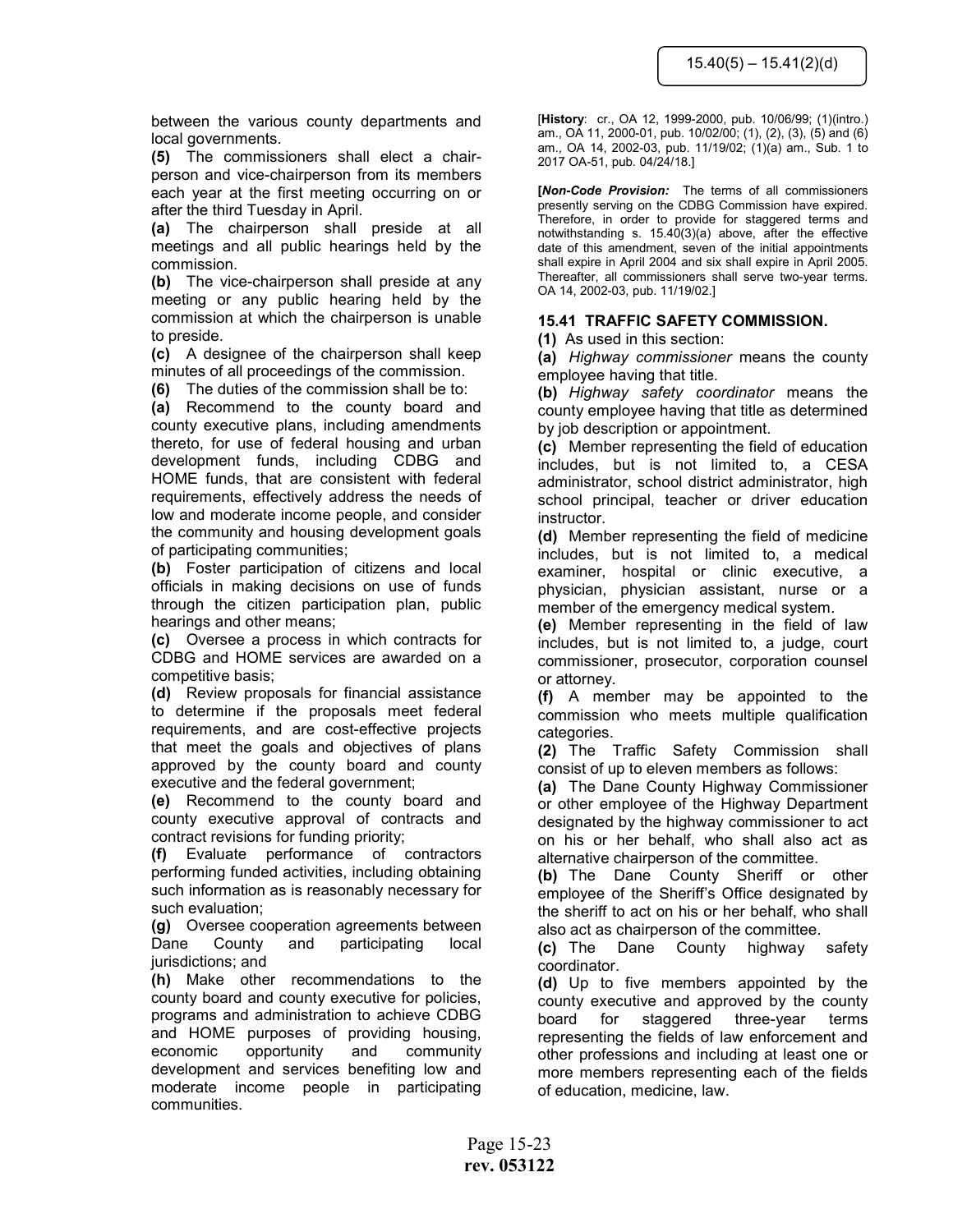(e) Three members recommended to the county executive by the Wisconsin Secretary of Transportation representing the fields of law enforcement, highways and highway safety.

(3) The commission shall meet quarterly under the procedures provided in this chapter and at such other times as called upon by the Sheriff or designee to fulfill the duties set forth in section 83.013(1) of the Wisconsin Statutes.

(4) Under the direction of the chairperson, the Sheriff's Office shall prepare and maintain all necessary documentation for the committee.

(5) The commission shall review traffic accident data and uniform traffic citation data and provide written recommendations for corrective actions it deems appropriate to the county board, the Wisconsin Department Transportation and other appropriate agencies regarding highway safety measures. The commission shall file a report on each meeting with the Wisconsin Department of Transportation.

[History: 15.41 cr., Sub. 1 to 2020 OA-15, pub. 09/24/20.]

## [15.42 reserved.]

[History: 15.42 rescinded, Sub. 1 to 2017 OA-51, pub. 04/24/18.]

#### 15.43 CITY-COUNTY HOMELESS ISSUES COMMITTEE.

(1) The City-County Homeless Issues

Committee is created and shall be governed by this ordinance.

(2) The City-County Homeless Issues Committee shall consist of thirteen (13) members.

(a) City Members. Two (2) members shall be City of Madison Alders, one (1) member shall be a Madison Police Department officer, one (1) member shall be a representative of a downtown business or community organization, one (1) member shall be a current or former homeless person who has used homeless services, and one (1) member shall be from the Homeless Services Consortium or other persons experienced in homeless services or advocacy. All City members shall be appointed by the Mayor and confirmed by the Common Council. Alders shall have a term coextensive with their terms on the Common Council. Other members shall serve three-(3) year terms.

(b) County Members. Three (3) members shall be Dane County Board Supervisors, appointed by the County Board Chair, whose terms shall be coextensive with their terms on the County

Board. Two (2) members shall be current or former homeless persons who have used homeless services, and two (2) persons shall be from the Homeless Services Consortium or other persons experienced in homeless services or advocacy. The citizen members shall be appointed by the County Executive. All persons who are not elected shall serve three- (3) year terms.

(c) When the City-County Homeless Issues Committee is first constituted, the initial appointments for three year terms shall be staggered such that two (2) members have a one year term, three (3) members have a two year term, and three (3) members have a three year term.

(4) The Committee shall examine, report and make recommendations to the Madison Common Council and the Dane County Board of Supervisors on issues related to homelessness. This includes housing for the homeless, jobs and job training, availability of public toilets and showers, access to storage lockers, and the provision of mental health, drug and alcohol services. The Committee may adopt rules for the operation of the Committee.

(5) The Committee shall report at least annually, by August 1, to the Common Council and County Board.

(6) The Committee shall be assisted by the Dane County Human Services Department and the City of Madison Community Development Division.

[History: 15.43 cr., Sub. 1 to 2014 OA-33, pub. 08/27/14.]

[NON-CODE PROVISION: The City-County Homeless Issues Committee created by this amendment shall replace the committee created by Res. 20, 2012-2013, and that committee is dissolved when the initial appointments for this committee are qualified and approved.]

15.44 DANE COUNTY YOUTH COMMIS-SION. (1) The Dane County Youth Commission shall consist of eleven (11) members consisting of the following: Two county board supervisors, one of whom shall also be a member of the county board's Health and Human Needs Committee; one representative from the Madison Metropolitan School District; one representative from another school district within Dane County; one direct youth service provider; and six (6) citizen members, two of whom shall be under the age of twenty-five (25) at the time of appointment, to be appointed by the county executive, subject to the approval of the county board, for two-year terms.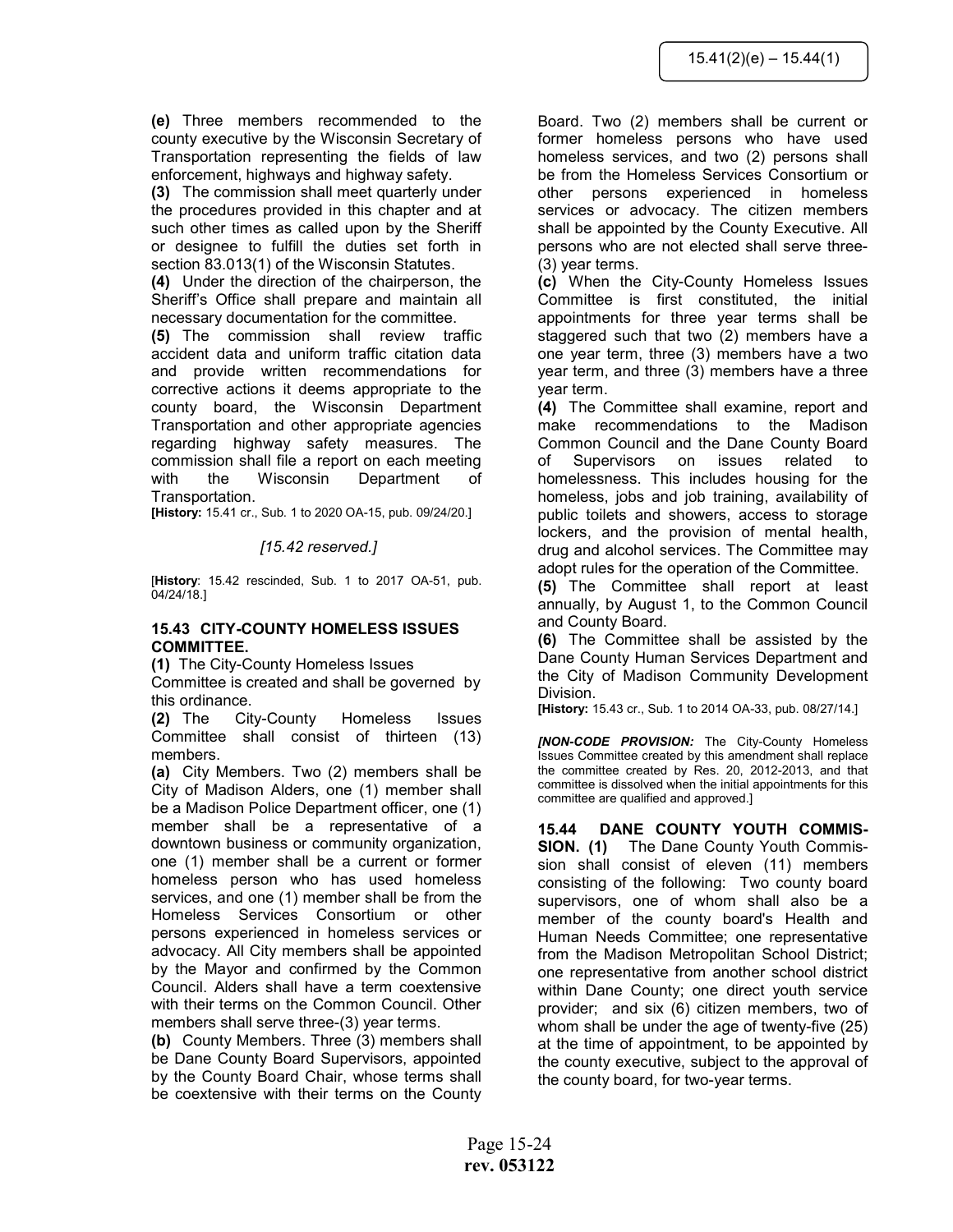(2) It shall be the function of the youth commission to encourage and promote youth participation and responsibility in planning and decision-making which affects them; to conduct youth needs and services assessments and work with agency personnel and citizens including youth in establishing community priorities, planning and program development; to facilitate coordination of youth programs and services; to work with planning and funding agencies on development and allocation of funding in the youth service area; to work with local communities in identifying and planning to meet youth needs; to work with agencies in development and implementation of procedures designed to monitor the efficiency and effectiveness of youth service delivery throughout Dane County, and to submit appropriate reports and recommendations to the county board after consultation with a standing committee designated by the board.

(3) The health and human needs committee shall review and approve any budgets, resolutions or ordinance amendments prepared by or referred to the commission. The commission shall be advisory to the health and human needs committee of the county board on major issues and with respect to budget and policy matters.

[History: (1) and (4) am., Sub. 1 to OA 47, 1987-88, pub. 05/03/88; (1) am., OA 18, 2003-04, pub. 01/30/04; (1) am., Sub. 1 to OA 33, 2006-07, pub. 03/16/07; (4) am., OA 9, 2012-13, pub. 07/03/12; (1) am., OA 13, 2013-14, pub. 08/26/13; (3) rescinded, (4) renum., Sub. 1 to 2017 OA-51, pub. 04/24/18.]

#### 15.45 HENRY VILAS ZOO COMMISSION.

(1) Composition. The Henry Vilas Zoo Commission shall consist of seven (7) voting members, to be appointed or assigned as provided for herein.

(2) City appointments. The Mayor of the City of Madison shall appoint two members to the Commission, both of whom shall be residents of the City of Madison. One member shall be the City of Madison Alderperson representing the aldermanic district that includes the Henry Vilas Zoo. If such Alderperson declines to accept the appointment, resigns or is removed from the Commission while still serving as Alderperson, another City of Madison alderperson identified by the Mayor. Any such member's term on the Commission shall terminate as of the end of his or her term as a City of Madison Alderperson, as of the end of the designated term of the member or as of his or her earlier resignation or removal from the Commission. The second

member shall be appointed to fill any vacancy on the Commission resulting from the expiration of the term or the earlier resignation or removal of a current member who was appointed by the Mayor. Such member shall serve for any unexpired portion of the term of the member being replaced, and for an additional three-year term and until his or her successor is appointed by the Mayor, unless a vacancy is created. Members appointed by the Mayor are subject to confirmation by the City, and may be removed according to city regulations.

(3) County Appointments. The County Executive shall appoint five members to the Commission. One member shall be the County Board Supervisor representing the district that includes the Henry Vilas Zoo or, if such Supervisor declines to serve, resigns or is removed from the Commission while still serving as Supervisor, another County Board Supervisor. Any such member's term on the Commission shall expire as of the end of his or her term as a County Board Supervisor, or as of his or her earlier resignation or removal from the Commission. The other four members shall be appointed to fill any vacancies on the Commission resulting from the expiration of the term, or the earlier resignation or removal of any current member being replaced, and for an additional three year term and until his or her successor is appointed by the County Executive unless a vacancy is created. If at any time fewer than two of the members of the Commission are residents of that part of Dane County located outside the corporate limits of the City of Madison, the County Executive shall appoint a resident of that part of Dane County located outside the corporate limits of the City of Madison to fill the next available vacancy to be filled under this section. Members appointed by the County Executive are subject to confirmation by the County Board and may be removed according to county regulations.

(4) Fundraising Partner. A representative of the zoo's fundraising partner appointed by the County Executive shall be a non-voting member of the Commission and shall not be counted for purposes of establishing a quorum for the Commission.

(5) Duties of Commission. The Commission shall act as the policy-making and budgetary oversight body with respect to the operation of the Henry Vilas Zoo. The Commission shall annually supervise the preparation of a budget for operation of the zoo. The budget shall be submitted to the County Executive for approval.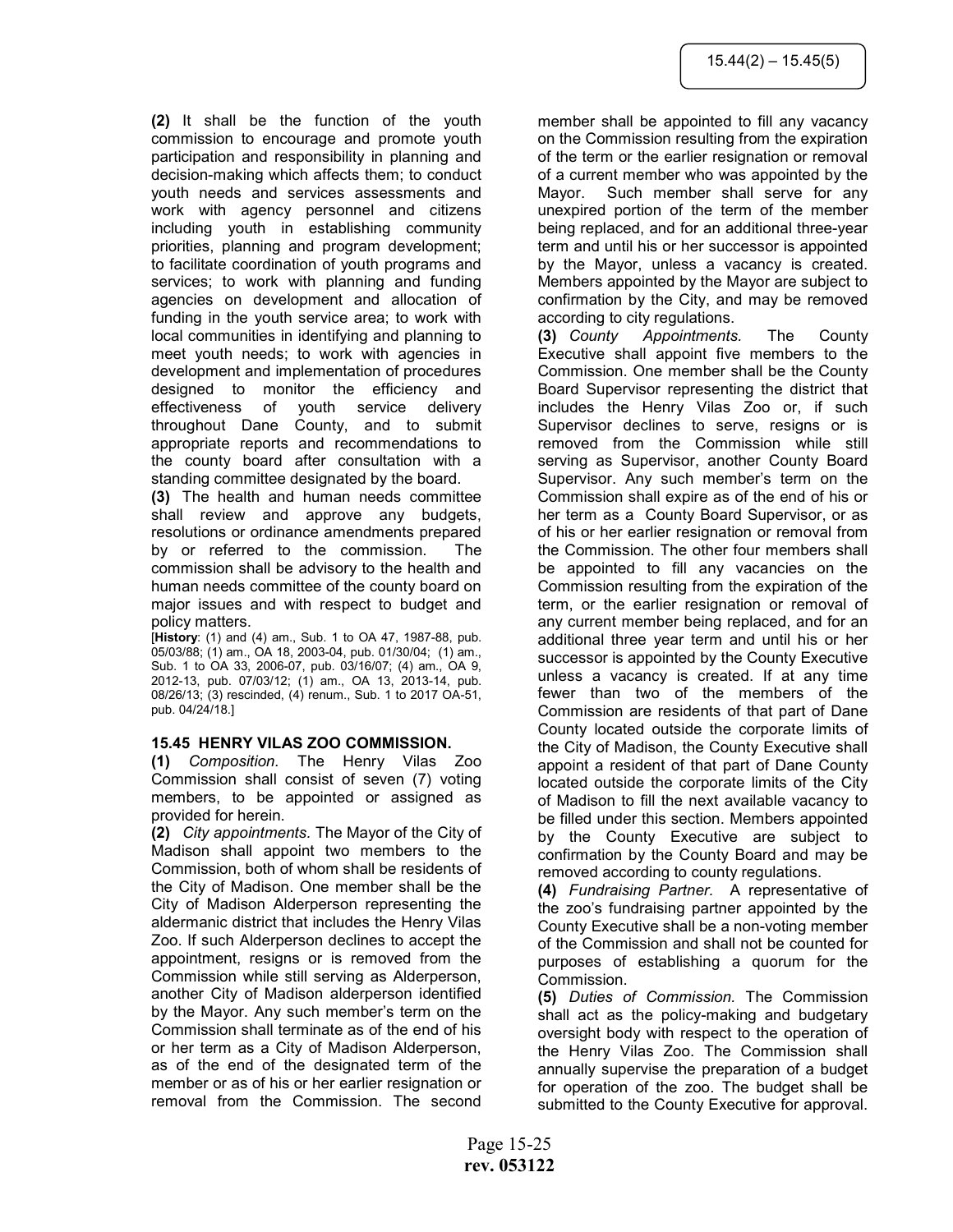The Commission shall not assign, convey, lease, sell, devise or otherwise alienate any real property at the zoo or any personal property assigned thereto except that the commission, directly or by written delegation to the director, may sell, lease, trade or purchase personal property in accordance with regulations of the City of Madison or the County of Dane as appropriate. The Zoo Commission shall determine the hours the zoo shall be open to the public, subject to the requirements that it be open at reasonable hours and that no charge be made for admission to the zoo.

(6) Commission to conform to city and county regulations. The Zoo Commission shall operate in conformity with policies, procedures, rules and regulations of the County of Dane. Proposed and adopted bylaws, rules and regulations of the Commission shall be subject to review, amendment and rescission at any time by the County Board's Public Protection and Judiciary Committee.

[History: (4) and (5) am., Sub. 1 to O.A. 7, 2004-05, pub. 05/19/05; 15.45 am., Sub. 1 to OA 36, 2010-11, pub. 06/28/11; (1) and (4) am., 2019 OA-1, pub. 07/22/19.]

#### 15.46 CRIMINAL JUSTICE COUNCIL.

(1) Composition.

(a) The Criminal Justice Council shall consist of six voting members:

- 1. the county executive;
- 2. the county board chair;
- 3. the sheriff;
- 4. the district attorney;
- 5. the presiding judge of the circuit court;
- 6. the clerk of courts.

(b) There shall be six non-voting members of the Criminal Justice Council:

1. a representative of the state public defender's office;

2. the City of Madison chief of police;

3. a police chief from a jurisdiction outside the City of Madison appointed by the Dane County Police Chief's Association;

4. a representative of the Wisconsin Department of Corrections;

5. a representative of Dane County municipal judges;

6. a representative of the Public Protection and Judiciary Committee, appointed by the committee chair.

(c) Non-voting members will not be counted for purposes of establishing a quorum.

(2) Officers. The Council shall elect a chairperson, and vice-chairperson from its voting members each year at the first meeting occurring on or after the third Tuesday in April.

(3) Duties. The Council shall:

(a) Provide an on-going forum for collaboration and coordinated leadership among criminal justice agencies.

(b) Facilitate the implementation of effective, data-driven criminal justice policies and practices that maximize justice and the safety of the public.

(c) Monitor and ensure accountability of the criminal justice system.

(d) Provide program oversight for certain criminal justice initiatives.

[History: 15.46 cr. 2015 OA-11, pub. 09/01/15]

#### 15.47 REDISTRICTING COMMISSION.

(1) Composition. The Redistricting Commission shall consist of eleven (11) citizen members who are residents of Dane County and are appointed as provided herein.

(a) Appointments shall be made through an application process structured to recruit candidates from broad and diverse sections of the Dane County electorate.

(b) From those individuals who apply, the County Board Chair shall appoint an individual who is a resident of the City of Madison, a resident of a town in Dane County, and a resident of a city or village other than the City of Madison. Prior to making these appointments, the Chair shall confer with the City of Madison, the Dane County Towns Association, and the Dane County Cities and Villages Association regarding the appointment.

(c) The County Board Chair and the County Clerk shall each appoint four (4) additional citizen members from the pool of applicants that meet the eligibility criteria.

(d) Members of the Commission shall serve from the time of appointment until completion of the redistricting process following the decennial census. A vacancy occurring during the redistricting process shall be filled consistent with this section.

(2) Eligibility Criteria. All members of the Commission shall be residents of Dane County and meet the following criteria:

(a) May not be a member of the Dane County Board, an employee of Dane County or a contract consultant;

(b) May not be a lobbyist registered with the Dane County Board;

(c) May not hold or have held an official position with a political party or partisan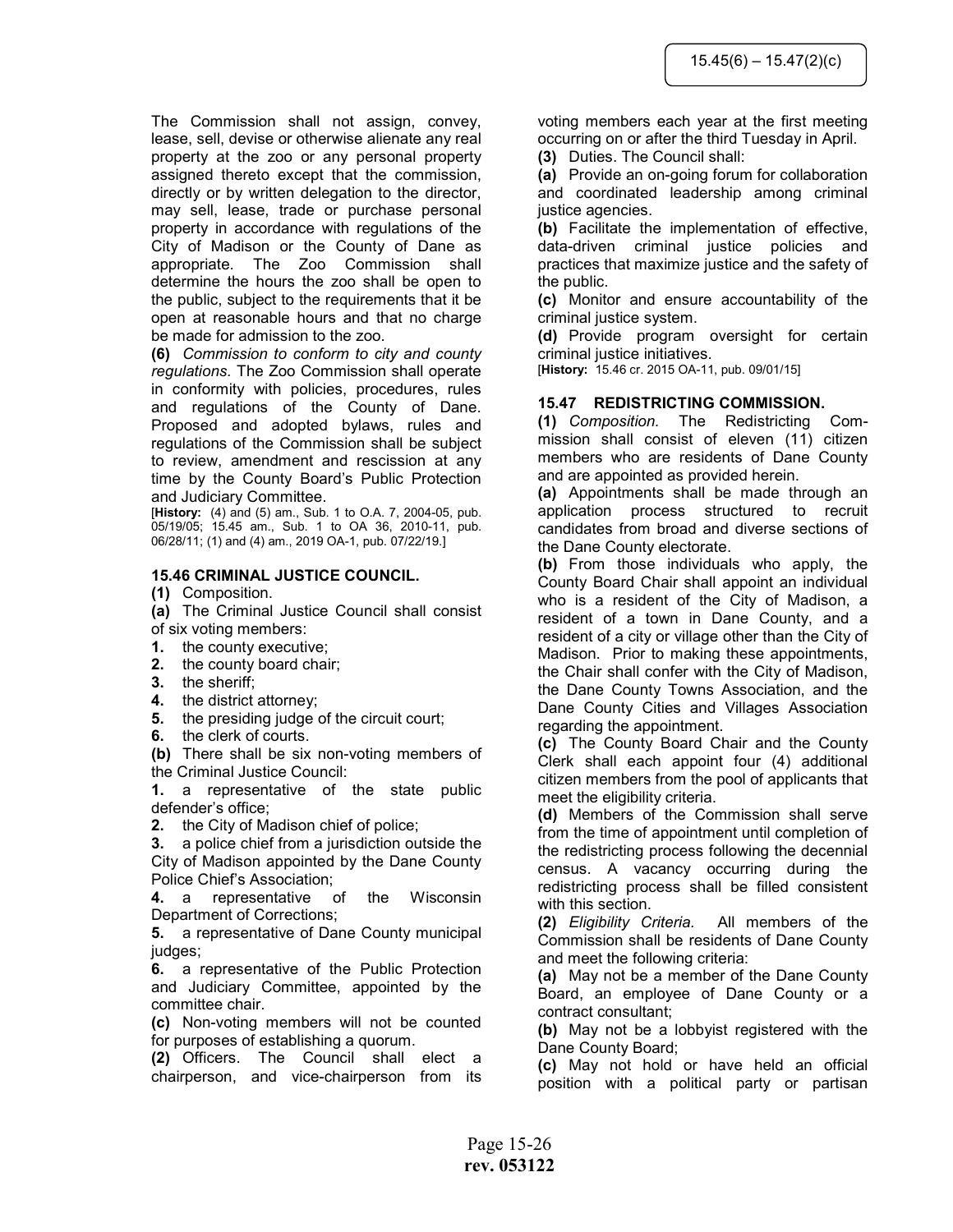organization within the year prior to appointment;

(d) May not have participated in the State of Wisconsin 2011 partisan redistricting process;

(e) Must be impartial, which includes refraining from engaging in any political party activity or supporting the election or defeat of any candidate or referendum during their tenure on the commission, and at the time of appointment no intent to seek election to the office of county board supervisor in the spring primary and general election immediately following redistricting;

(f) Have a familiarity with maps;

(g) Disclose any potential conflict of interest in conformance with s. 9.60.

(3) The county clerk and the Planning & Development Department shall provide the commission with such staff assistance as may be required to carry out its functions.

(4) The commission shall use the following criteria and procedure to develop a proposed redistricting plan for consideration by the county board.

(a) Within 30 days after the population count by census block becomes available in printed form from the federal government or is published by a state agency, but no later than May 15<sup>th</sup> following the year of each decennial census, the commission shall propose a tentative county supervisory district plan and map. In preparing the tentative plan and map and in making any adjustments to the tentative plan, the commission shall be guided by the criteria set forth in Wis. Stat. s. 59.10(3)(b) and sub. (b).

(b) The mapping process shall include opportunities for the public to submit map proposals for consideration.

(c) The commission shall develop up to three maps for consideration by the county board that divide the county into the number of districts determined by the county board. In the preparation of its plan for dividing the county into districts for the election of county board supervisors, the commission shall apply applicable state and federal law, which shall control in the event of any conflict with this ordinance. The commission shall also apply the criteria set forth in the following paragraphs to the maximum extent practicable. The following paragraphs shall be applied and given priority in the order in which they are listed.

1. Each district should represent the same population size, in accordance with the U.S. Constitution and state statutory requirements that districts be substantially equal in population, contiguous and compact. If difference in population are necessary to complete the maps, any such differences in population must be justified by the other criteria set forth in this section.

2. The map shall minimize the number of municipal boundaries crossed in each of the county districts.

3. Such districting plan shall be established in a manner that ensures the fair and effective representation of the diverse ethnic and racial populations in Dane County which are protected by the Federal Voting Rights Act.

4. The map shall take into consideration geography and natural boundaries such as rivers and lakes.

5. District lines shall keep intact neighborhoods and communities with established ties of common interest and association, whether historical, racial, economic, ethic, religious, or other.

6. Districts shall be drawn without regard to incumbency.

(d) If none of the maps submitted by the Commission are adopted by the county board, the maps shall be re-referred to the commission which shall have the opportunity to submit an amended map to the county board for reconsideration within the time frame set by state statute.

[History: 15.47 cr. 2016 OA-32, pub. 10/03/16.]

# 15.48 EMPLOYEE-MANAGEMENT INSURANCE ADVISORY COMMISSION.

(1) The Employee-Management Insurance Advisory Commission shall consist of 18 members consisting of the following: two (2) county board supervisors who are both members of the Personnel and Finance Committee; one (1) elected department head selected by the elected department heads; one (1) member from each of the recognized labor organizations or employee groups, except that EGI 720 may select two (2) members; two (2) retired employee representatives; and (2) additional employees to represent the balance of county employees not represented by the above.

(2) The Employee-Management Insurance Advisory Commission shall meet from time to time as the need arises, at the call of the Chair, to discuss employee benefits related to health insurance, dental insurance, life insurance, disability insurance, deferred compensation, hardship withdrawal requests and other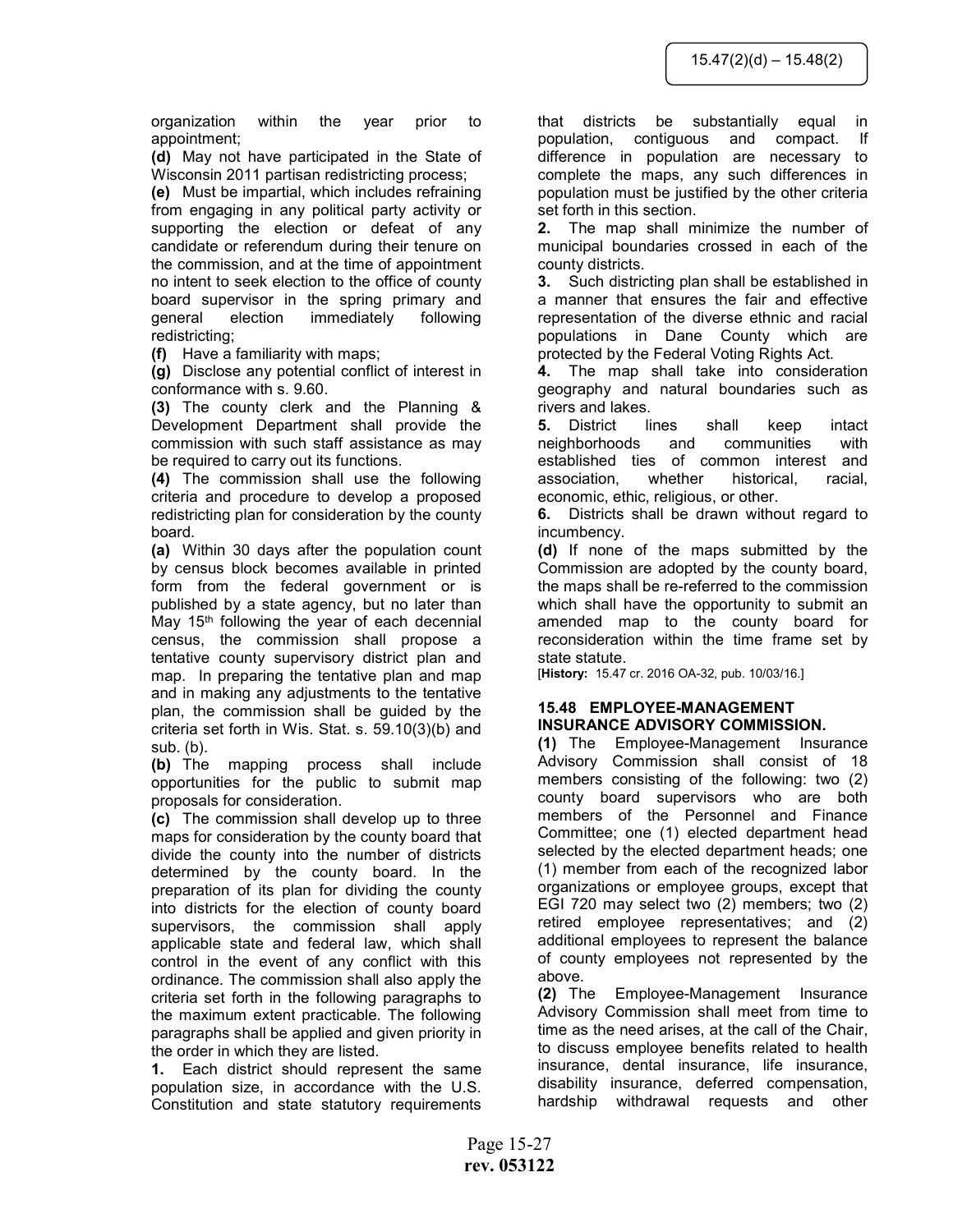employee benefit programs which may be in effect or proposed as a fringe benefit for County elected officials and employees.

(3) The Commission shall meet with the County Executive or their designee and the Personnel and Finance Committee to discuss existing or proposed changes to employee insurance benefits.

[History: 15.48 cr., Sub. 1 to 2017 OA-51, pub. 04/24/18.]

#### [15.49 - 15.68 reserved.]

15.69 INACTIVE BOARDS AND COM-MISSIONS. Unless otherwise prohibited by law, any commission or board existing under this Chapter that is inactive and does not meet for two years or more shall be automatically dissolved by operation of this section. [History: 15.69 cr. 2014 OA-66, pub. 05/21/15.]

15.70 SPECIAL PURPOSE COMMITTEES, COMMISSIONS AND BOARDS. Unless otherwise specified by the county board, the county executive shall appoint all members to special purpose committees, commissions and boards, except special committees of the county board consisting only of county board members, which shall be appointed by the county board chairperson. Special purpose committees, commissions and boards shall comply with the procedural requirements specified in this ordinance except that committees of the county board consisting solely of board supervisors shall comply with the procedural requirements specified in the county board rules. All members appointed by the county executive and approved by the county board to administrative agencies and special purpose committees, commissions and boards shall receive the same mileage as is paid to county board supervisors for their attendance at meetings of said bodies. For persons receiving mileage reimbursement only, payment shall be made on a quarterly basis.

[History: 15.71 rescinded, Sub. 1 to 2017 OA-51, pub. 04/24/18.]

[History: 15.72 rescinded, Sub. 1 to 2017 OA-51, pub. 04/24/18.]

#### [15.71 and 15.72 reserved.]

[History: 15.725 rescinded, Sub. 1 to 2017 OA-51, pub. 04/24/18.]

15.73 COUNTY AFFILIATED AGENCIES. A county affiliated agency is an agency which is

not created by county board action but to which the county executive appoints some, but not all, of the board or commission members. Unless otherwise specified in the statutes, ordinances, resolutions, articles of incorporation or bylaws creating the county affiliated agency or regulating its operations, appointments to these agencies shall be subject to confirmation by the county board. County affiliated agencies shall be governed by the statutes, ordinances, resolutions, articles of incorporation or bylaws which created them and which regulate their operations.

15.74 TIME OF APPOINTMENT. All appointments to administrative agencies shall be made promptly and submitted to the county board of supervisors not later than the Monday prior to the next regular county board meeting when the appointments are scheduled for confirmation.

15.75 APPOINTMENT IN THE CIVIL SERVICE. No member of an administrative agency shall be eligible to apply for a position in the classified civil service so long as he or she remains a member of a county agency.

15.76 EFFECT OF ORDINANCE ON EXISTING APPOINTMENTS. This chapter shall not invalidate any appointments to a county agency or special purpose committee, commission or board existing on the effective date of this chapter. All new appointments shall be made in conformity with this chapter.

#### 15.77 LOBBYING REGULATED.

(1) This section regulates lobbying activities before state and federal legislative bodies and before state and federal administrative agencies engaged in rulemaking activities.

(2) As used in this section the term lobby means to take a position for or against a legislative proposal or a proposed administrative rule. Lobbying, as used herein, does not include the exchange of information where no position for or against the legislative proposal or rule is taken.

(3) An appointee to an agency named in this chapter who desires to be reimbursed a per diem or expenses for lobbying activities, or who desires to present his or her position as an official county position on pending legislation or administrative rules, shall first have the position approved by the county board, or in the case of emergency situations, by the committee